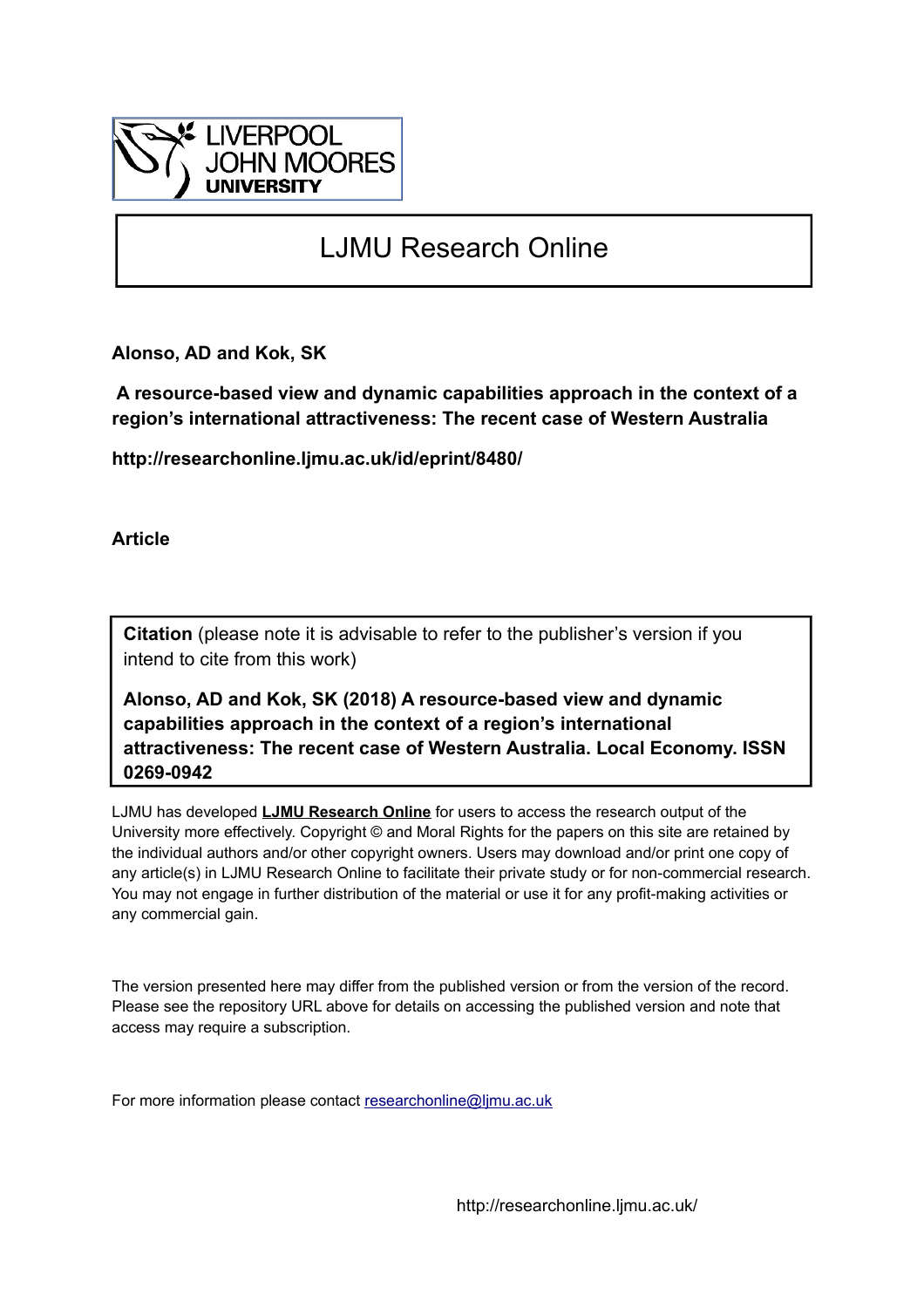# **A resource-based view and dynamic capabilities approach in the context of a region's international attractiveness: The recent case of Western Australia**

#### Abstract

This exploratory study proposes a framework based on the resource-view theory and the dynamic capabilities approach to further the understanding of a region's attractiveness, particularly from an international perspective. The case of Western Australia is examined through in-depth, face-to-face interviews with nine country consuls experienced in international trade. The findings revealed significant ways in which Western Australia could enhance its future commercial appeal. The findings revealed the value of synergies between this state and other countries, particularly exchanging expertise, transferring knowledge, or exporting knowhow, education, both university and industry-focused, research and development and expertise. These forms of regional attractiveness emphasise the strategic role of industry resources and dynamic capabilities, thus, underscoring the usefulness and applicability of the proposed framework. While the state's mineral exports will continue to drive its economy, harnessing its potential in other areas is crucial to adapt to changing business environments and to build sustained competitive advantage.

**Keywords:** Resource-based view, dynamic capabilities, country/region attractiveness, economic potential, Western Australia.

## **Introduction**

For many decades, Western Australia's economy has been based on the exploitation of its natural assets (Tonts, Martinus, and Plummer, 2013). Fundamentally, mining is the state's key industry (Maxwell, 2017), with iron ore, gold, natural gas and crude petroleum representing its main exports (Department of Foreign Affairs and Trade, DFAT, 2017). Overall, in 2017, mining exports contributed to AU\$54.9 billion in earnings, or 23 percent of Western Australia's gross state product (GSP). The services industry is Western Australia's major employer, with nearly one million jobs or 73 percent of total employment in the state (Government of Western Australia, 2017). Moreover, healthcare and social assistance are the main employers, followed by business and property services and retail and wholesale trade, while the mining sector contributes to 90,956 jobs (Government of Western Australia, 2017). Between 2012 and 2013, Western Australia's share of national output was 16 percent (Department of Treasury, 2014).

 After many years of economic wealth, notably, since 2003 (Ye, 2008), a slowdown of China's economy and with it Western Australia's most prominent importer, coupled with plummeting iron ore prices affected Western Australia's mining industry (Lenzen et al., 2017). One of the direct consequences was a temporary fall in revenues and employment. For instance, a 2015-2016 annual report (Department of Mines and Petroleum, 2016) indicates a 12 percent decrease in revenues from minerals and petroleum, and a three percent fall in mining employment between 2015 and 2016. Employment also decreased in other industries to include manufacturing, business and property related services, alongside retail and wholesale trade. Overall, however, Western Australia's unemployment rate (5.9%) is in line with the national average (5.6%) (Government of Western Australia, 2017).

 While the Western Australia's mining boom has been affected by external forces, there are reasons suggesting the potential for Western Australia's economy to recover in the future. Indeed, the mineral and petroleum industry has regained strength, with a 13 percent increase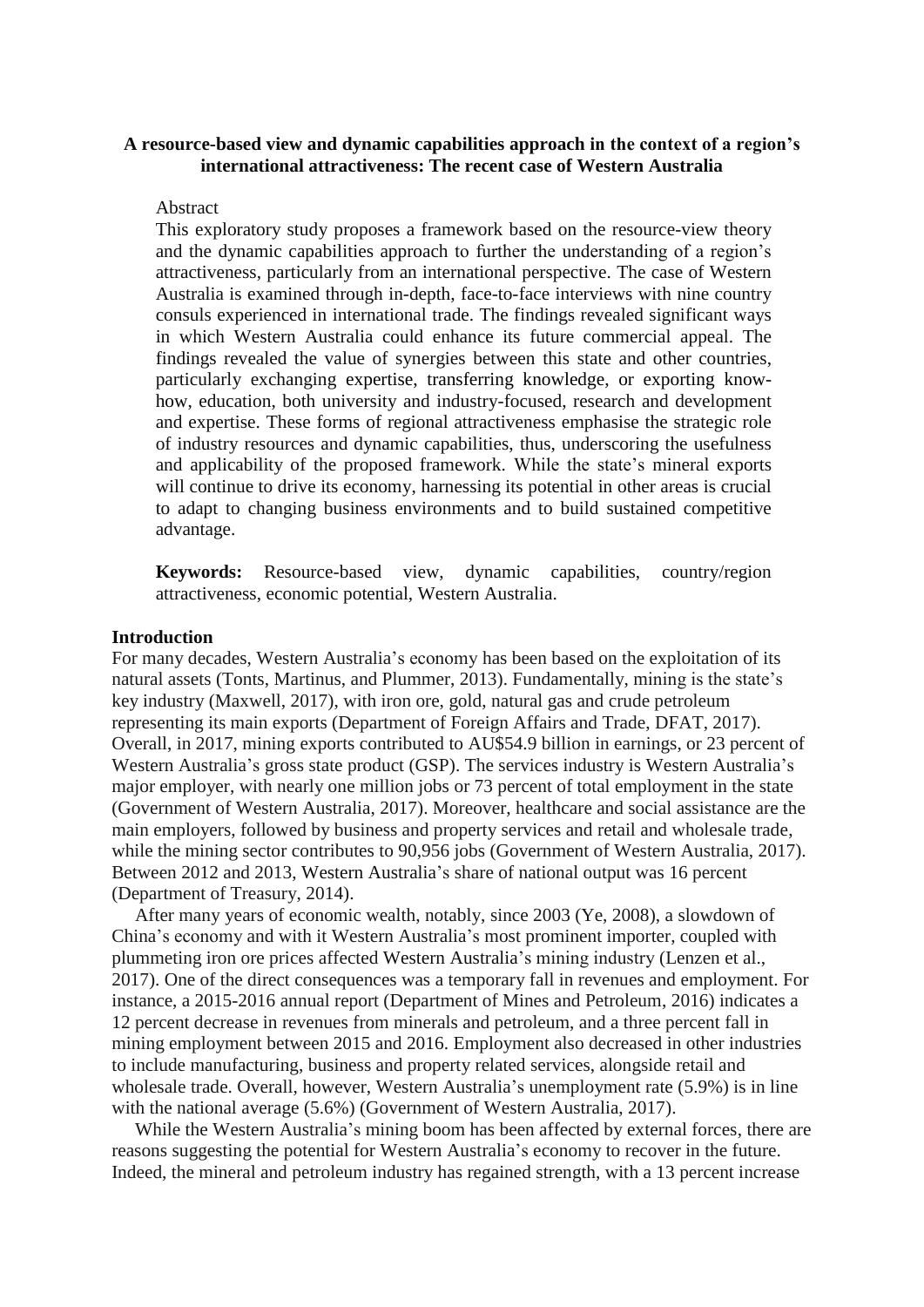during 2015-2016, and employment remains high, having grown 75 percent in comparison to the previous decade (Department of Mines and Petroleum, 2017). In addition, the investment in mineral exploration in Western Australia during 2016-2017, AU\$ 1 billion, represented 66 percent of the total invested in Australia, or AU\$1.6 billion (Department of Mines and Petroleum, 2017).

Moreover, by 2017, Western Australia was committed to and had under construction projects worth AU\$100.7 billion, with further consideration to invest AU\$51.7 billion (Government of Western Australia, 2017). Between 2016 and 2017, Western Australia's merchandise exports, particularly minerals and petroleum, accounted for 42 percent of Australia's total (Government of Western Australia, 2017). Western Australia's government has strong relationships with important international markets, including China, Japan, and Hong Kong (Government of Western Australia, 2017).

 According to Lawrie, Tonts, and Plummer (2011), natural-source dependence can lead to vulnerability and exposure when cyclic variations occur, including the end of economic 'booms'. In response, economic diversification can become a valid indicator of a country's wealth (Lawrie et al., 2011). In turn, diversification strategies can contribute to a country's 'attractiveness.' Lee (2016) refers to country attractiveness as the extent to which a country is favoured by significant stakeholders based on specific criteria, such as tangible/intangible attributes (Lee, 2016). Similarly, Blumentritt (2003) defines country attractiveness as the level to which a nation is endowed, for instance, with markets, that firms consider significant to their success. Availability of minerals, trade orientation, or a country's quality of industrial infrastructure may influence its attractiveness (Kumar, 1994). Compared to other strands of the academic literature, research focusing on country attractiveness has been negligible (Lee, 2016); such gap also applies to Western countries' attractiveness (Oshri and Ravishankar, 2014).

 This exploratory study is concerned with the significance of diversification as a precursor of 'region attractiveness', notably, the identification of different alternatives through which Western Australia could enhance its export capabilities and competitive advantage. Moreover, the study examines the economic potential of Western Australia, including exports of various industries. To some extent, and despite the strong influence of the mining industry, there is evidence of such potential. For example, education and training contributes AU\$8.1 billion to Western Australia's economy, while agriculture, forestry and fishing contribute AU\$5.5 billion (Government of Western Australia, 2017). Moreover, while only representing 10 percent of Western Australia's economy, agriculture is gaining in significance, particularly due to its perceived high quality (Department of Primary Industries and Regional Development, DPIRD, 2017). This quality is strongly demonstrated by the fact that 80 percent of Western Australia's agricultural production is exported, of which 70 percent are destined for Asian consumer markets (DPIRD, 2017). Between 2015 and 2016, export revenues of AU\$7.64 were achieved, and the main products were wheat, barley and canola (DPIRD, 2017).

 Overall, the study contributes empirically and theoretically to the international business and entrepreneurship literature. First, the economic and export potential of Western Australia is examined from the perspective of a group of knowledgeable and experienced individuals in international trade. This group, representing nine countries, is composed of consuls and honorary consuls based in the city of Perth. Their views on Western Australia's potential could be insightful and informative in various ways. Indeed, new emerging information could be useful to local and international government agencies, chambers of commerce, industry representatives, and, overall, the business community. The following research questions will be investigated: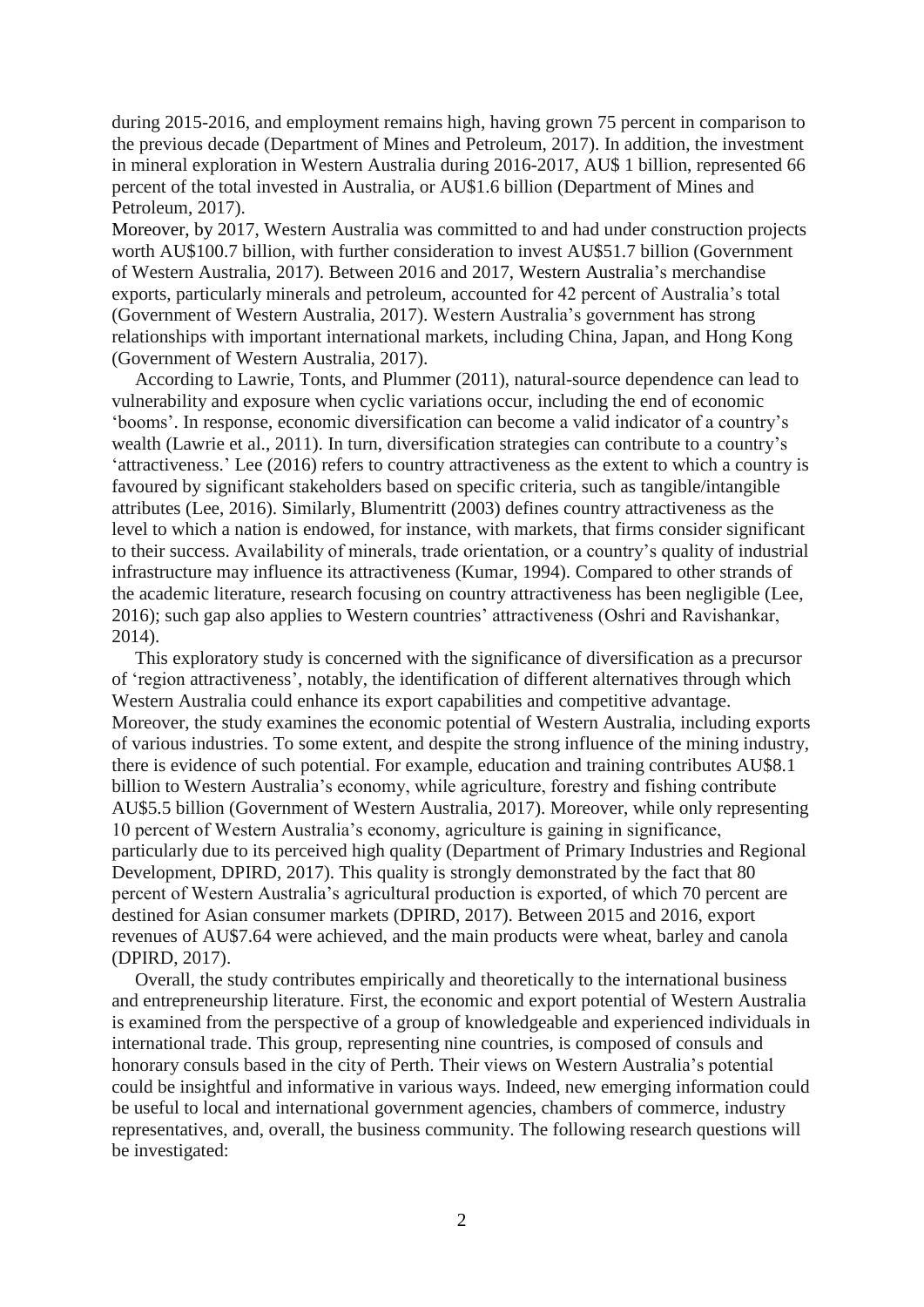1: How do international informants perceive Western Australia's attractiveness? Specifically, what industries, particularly apart from mining, are most 'attractive'?

2: To what extent could these industries contribute to Western Australia's attractiveness internationally, thus, becoming sources of competitive/sustained competitive advantage?

 Second, extending from these research questions, the study will propose a framework to illuminate the understanding of the links between a region's, state's or country's industries, competitive, and sustained competitive advantage. The emphasis of the study on assets and strategies to maximise the potential of those industries suggests the usefulness of two theoretical perspectives, namely, the resource-based view paradigm (e.g., Barney, Wright, and Ketchen, 2001; Barney, Ketchen and Wright, 2011) and dynamic capabilities literature (Teece, Pisano and Wang, 1997). The following additional research question will be therefore addressed:

3: How does the proposed framework facilitate the understanding of a region's attractiveness, notably, in terms of its

- Attractiveness?
- Competitive advantage?

## **Literature Review**

#### *The Resource Based View*

According to Teece et al. (1997), in order to enable intellectual dialogue and theory development, it is desirable to propose acceptable definitions. In this context, resources are meant to be 'anything' that could be perceived "as a strength or weakness of a given firm" (Wernerfeldt, 1994, p. 172). Firms' resources have also been defined "as the subset of… productive assets which are economically inalienable" (Wernerfeldt, 2016, p. 102). Illustrations of resources include capital, trade contacts, skilled staff, brand names, equipment, knowledge of technology, or efficient procedures (Wernerfeldt, 1994). Barney's (1991) study identified various characteristics of firm resources that could contribute to their competitive and sustained competitive advantage. Competitive advantage occurs when firms implement value-creating strategies that cannot be replicated by actual or potential competitors at the same time (Barney, 1991). Sustained competitive advantage follows the same principles as those of competitive advantage; in addition, it suggests that potential competitors are unable to replicate the benefits of the aforementioned strategies (Barney, 1991).

 Barney (1991) underscored the importance of building a theoretical framework based on the assumption that, "to understand sources of competitive advantage" (p. 105), firm resources ought to be heterogeneous and immobile. Several decades later, the resource-based view has become a widely recognised theory for predicting, explaining, and describing organisational relationships (Barney, Ketchen, and Wright, 2011).

 Heterogeneity in industries reflects the existence "of superior productive factors which are in limited supply" (Peteraf, 1993, p. 180). Thus, heterogeneity suggests that firms of differing capabilities will be capable to compete in marketplaces "and, at least, breakeven" (Peteraf, 1993, p. 180). One example of firm heterogeneity is human capital, which is perceived as "a critical underlying mechanism for capabilities" (Barney et al., 2011, p. 1308). Peteraf (1993) explains that imperfectly mobile resources are those that cannot be traded and are more valuable with the firms that currently utilise them. In essence, these resources "are…specialized to firm-specific needs" (Peteraf, 1993, p. 183). Imperfect resource mobility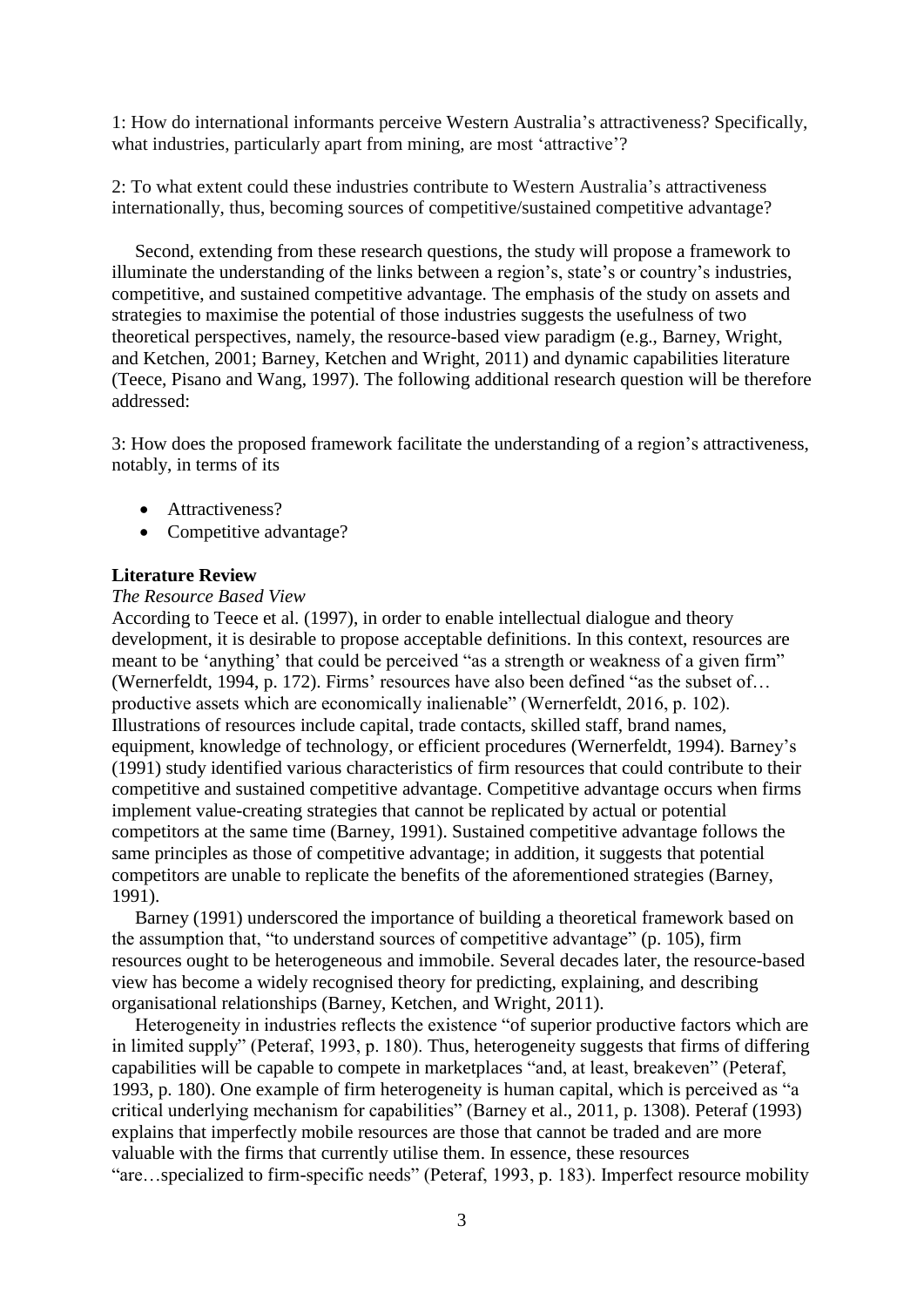guarantees that rents, or earnings above breakeven point, are destined to firms and shared by them (Peteraf, 1993).

 Apart from firm heterogeneity and imperfect mobility, Barney (1991) also postulated various key attributes of firm resources as precursors of sustained competitive advantage. These attributes, which form the foundation of the resource-based view suggest that resources should contain:

 *Valuable resources* are those that enable firms to execute strategies that enhance their effectiveness or efficiency; these resources are particularly competitive when not simultaneously employed by numerous other firms (Barney, 1991).

 *Rareness* highlights the importance for firms of implementing bundles of resources, including organisational, physical, and human capital (Barney, 1991). This bundle of resources needs to be rare in order to prevent large numbers of businesses from implementing similar strategies; otherwise, despite the value of these resources, they may not be deemed sources of competitive advantage (Barney, 1991).

 *Imperfectly imitable* resources are those valuable and rare resources that other firms do not possess or cannot acquire (Barney, 1991); they can be a combination of three reasons:

- *1. Unique historic conditions* emphasise firms' ability to obtain certain resources is contingent "upon their place in time and space" (p. 107). Moreover, once such unique history and time elapses, those firms that did not possess such time and spacedependent resources will be unable to acquire them, thus, rendering those resources imperfectly imitable.
- *2. Causal ambiguity,* which exists when the linkages between those resources controlled by firms and their sustained competitive advantage are not understood, or understood very imperfectly by actual or potential competitors, making duplication or imitation of resources very difficult (Barney, 1991).
- *3. Social complexity* can also be a source of competitive advantage, significantly limiting other firms' ability to imitate such resources. Barney refers to earlier contributions (Barney, 1986; Klein and Leffler, 1981; Porter, 1980) to illustrate social complexity in terms of firms' organisational culture, or their reputation among customers and suppliers.

 *Un-substitutable*, which underlines that, in order to be sources of sustained competitive advantage, "no strategically equivalent valuable resources that are themselves either not rare or imitable" (Barney, 1991, p. 111) must exist.

 Conceptual research adopting the resource-based view (Lee, 2016) underscores that a country's attractiveness can be enhanced or deteriorated based on how it effectively promotes and manages its attractiveness. As countries possess various bundles of resources, different promotion strategies can be amalgamated and positioned, notably, by emphasising their most attractive aspects (Lee, 2016). Furthermore, in some competitive areas, such as tourism, exports sales, and foreign direct investment, being more attractive may result in higher visitation, sales, and interest among international investors and consumers (Lee, 2016).

 In fact, empirical research by Duarte Alonso (2017) on Uruguay's tourism potential proposed a framework depicting some of the links between the resource-based view and the country's tourism industry. For instance, Uruguay's long-standing image for being a summer destination for large neighbouring tourist markets was considered a valuable resource. Exploiting opportunities and new trends were perceived as rare, while the appeal of tourism and cultural links with neighbouring tourist markets represented an imperfectly imitable resource. Finally, Duarte Alonso (2017) identified strategies, experience, perceived safety, political stability, more knowledge and appropriate government policies to support the development of Uruguay's tourism industry as non-substitutable resources.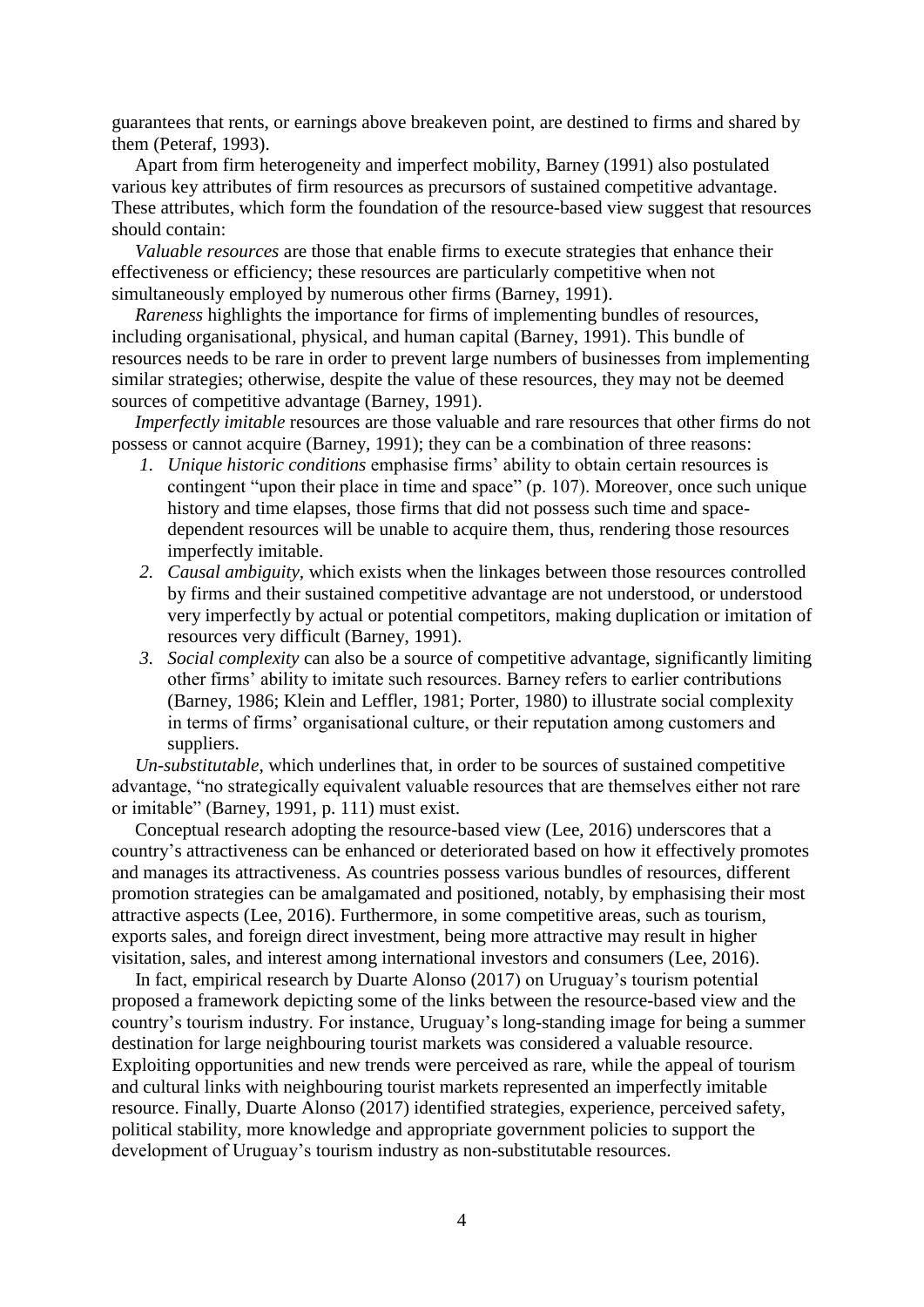Another study (Javalgi and Grossman, 2014) employed both the resource-based view and the knowledge-based view to examine the effect of organisations' resources and host countries' appeal on international knowledge-based services provided by United States universities (MBA programs). Javalgi and Grossman's (2014) findings revealed that internationalisation efforts were affected by management's willingness, foreign market appeal, prestige and reputation and human capital. These findings have strong associations with valuable resources.

#### *Dynamic Capabilities and the Dynamic Capabilities Approach*

Extending from the resource-based view, dynamic capabilities have been defined in various ways (Barreto, 2010). For instance, they are referred to as firms' "processes that use resources… to match and even create market change" (Eisenhardt and Martin, 2000, p. 1107). As such, dynamic capabilities are strategic and organisational routines through which firms can attain "new resource configurations as markets emerge, collide, split, evolve, and die" (Eisenhardt and Martin, 2000, p. 1107). Moreover, a dynamic capability represents firms' capacity that enables them to create, modify or extend their resource base, or how they 'make a living' in different forms (Helfat et al., 2009; Helfat and Winter, 2011). Zahra, Sapienza and Davidsson (2006) conceptualise dynamic capabilities as the abilities to reconfigure or revise firms' routines and resources, and ways that are considered appropriate by their main decision maker(s).

 Dynamic capabilities represent a set of identifiable and specific processes embedded in firms, for instance, alliancing, strategic decision making, and product development (Eisenhardt and Martin, 2000). Several key elements have been identified to operate alongside dynamic capabilities, including factors of production, resources, organisational routines/competences, core competences, and products (Teece et al. (1997). To complement these, Teece (2007) identifies several 'microfoundations' (processes, distinct skills, disciplines, procedures, decision rules). Unsurprisingly, firms exhibiting strong dynamic capabilities are also intensely entrepreneurial, not only adapting to business ecosystems, but also shaping these through collaboration or innovation (Teece, 2007). Dynamic capabilities hold theoretical and practical value, particularly for those firms operating in uncertain, volatile, and complex external environments (Zahra et al., 2006).

 Extending from these notions, the dynamic capabilities approach emphasises the identification of dimensions related to firm-specific capabilities that have the potential to be sources of competitive advantage (Teece et al., 1997). The approach also helps explain how the combination of firm resources and competences can be deployed, protected, or developed (Teece et al., 1997), hence, providing an articulate framework that can integrate empirical and conceptual knowledge (Teece and Pisano, 1994). In addition, and related to the present study, the dynamic capabilities approach underscores the exploitation of external and internal firm-specific competences that are needed "to address changing environments" (Teece et al., 1997, p. 510). Thus, the approach can be employed as a baseline to understand processes of sensing and seizing opportunities, or strategic renewal (Augier and Teece, 2009).

 Despite the promising potential of the dynamic capabilities approach, there is an argument that, predominantly, earlier studies have examined dynamic capabilities from a conceptual perspective (Kindström, Kowalkowski, and Sandberg, 2013). In addition, following a review of the literature, there appear to be no studies adopting the dynamic capabilities approach to study country/region attractiveness. In contrast, there is an abundance of empirical research employing this approach in the context of international business and entrepreneurship. For instance, dynamic capabilities had a mediating effect on exports, supporting the reconfiguration of knowledge management, as Villar, Alegre, and Pla-Barber (2014) found in their comparative investigation between Italian and Spanish firms. A second study focusing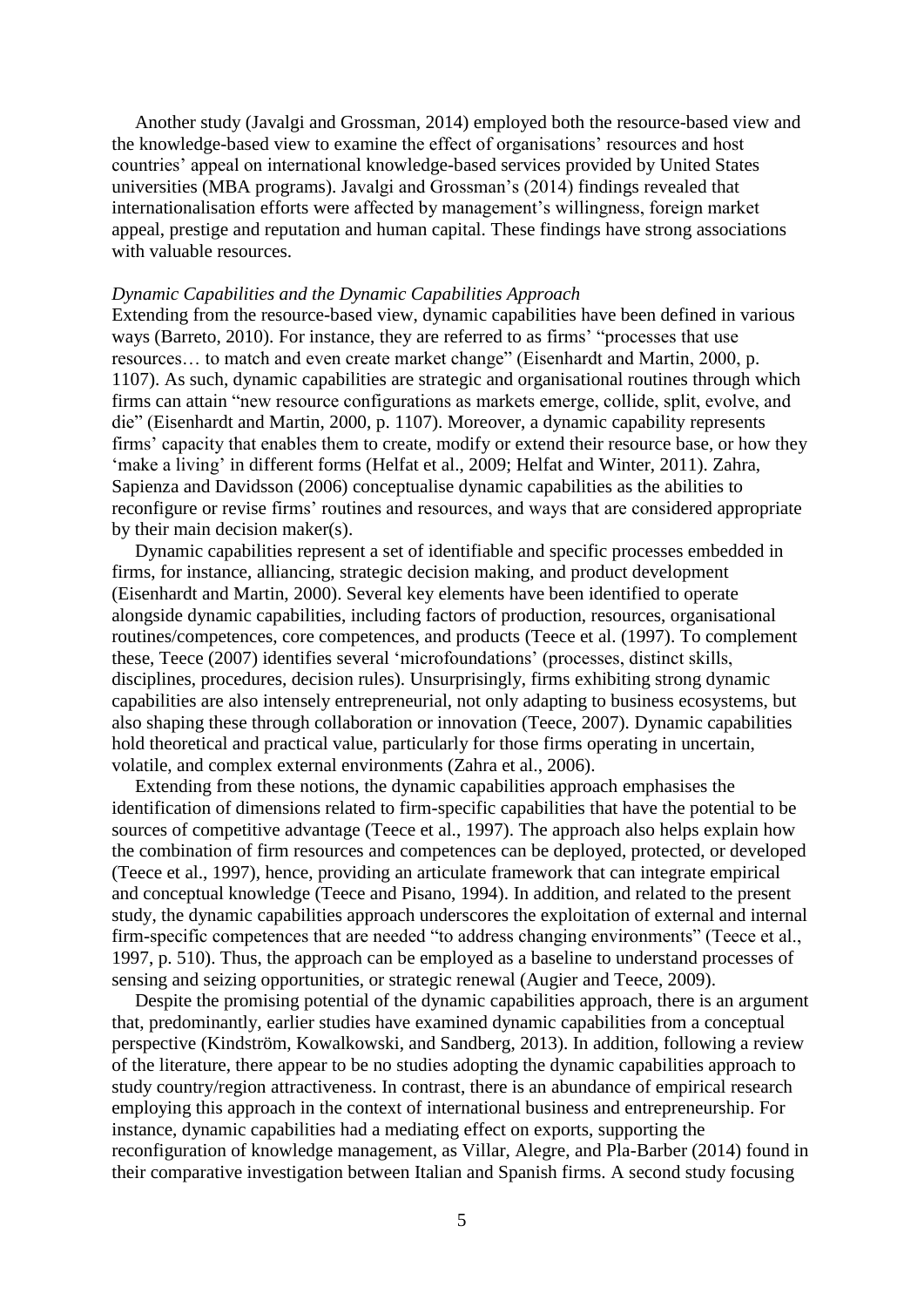on a small global factory (Eriksson, Nummela, and Saarenketo, 2014) revealed the importance of entrepreneurial orientation, global mind-set, and cultural awareness (cognitive capabilities), managerial capabilities, absorptive capacity and organisational flexibility.

 Entrepreneurship research focusing on manufacturing firms in developing economies (Malik and Kotabe, 2009) revealed the impact of organisational learning, manufacturing flexibility and reverse engineering on firms. Finally, an investigation conducted among Chinese enterprises (Li and Liu, 2014) revealed the role of dynamic capabilities, in positively and significantly contributing to firms' competitive advantage.

#### **Methodology**

This study contributes to the international business and entrepreneurship literature in various forms. First, it proposes a theoretical framework based on the resource-based view and the dynamic capabilities approach to understand the significance of a region's resources as the basis for its attractiveness. Second, in investigating the element of country/region attractiveness from the perspective of knowledgeable informants, the study contributes to addressing a knowledge gap identified by Lee (2016). The unit of analysis, or the "bounded set of elements comprising the entity which is the focus of research" (Gronn, 2002, p. 444) is therefore the significance of a region's resources for its international attractiveness.

 Different methods were chosen in the present research. First, an exploratory perspective was adopted. The purpose of exploratory research is to shed light on a theme that has been inadequately described "and is likely to be poorly understood at the level of theoretical explanation" (Sim and Wright, 2000, p. 45). Second, a decision was made to adopt an inductive approach. According to Bernard (2011), "the less we know about a research problem, the more inductive we'll be" (p. 7). Importantly, exploratory research is likely to be inductive (Bernard, 2011). Fundamentally, an inductive approach entails searching for patterns through observations, and developing explanations (Bernard, 2011). Moreover, the inductive approach allows research findings to transpire from significant, dominant, or more frequent themes found in raw data (Thomas, 2006). Thus, inductive analysis essentially entails approaches that employ specific readings of raw data to develop a model, themes or concepts through data interpretation (Thomas, 2006).

 Third, a case study methodology was employed in this study. According to Yin (1981), the distinctive characteristic of case studies is that they investigate "a contemporary phenomenon in… [their] real-life context, especially when… the boundaries between phenomenon and context are not clearly evident" (p. 59). For Eisenhardt (1989), a case study represents a research strategy focusing "on understanding the dynamics present within single settings" (p. 534). Typically, case studies will combine different data collection methods, through interviews, archival records, observations and documentation (Eisenhardt, 1989; Yin, 1999). Importantly, case studies can be appropriate for theory building (Eisenhardt, 1989).

 Fourth, the data collection for this study was based on a purposive sampling method. This method is widely employed in qualitative research for the selection and identification "of information-rich cases related to the phenomenon of interest" (Palinkas, Horwitz, and Green, 2015, p. 533). Patton (2015) complements' Palinkas et al.'s (2015) definition, positing that strategically choosing information-rich cases by their substance and nature will shed light on the question under investigation. The choice of a purposive sampling methodology is also aligned with market attractiveness research. Indeed, Brewer (2001) theorises that firms seek out a new nation's markets based on expected commercial gains. Such expectations are dependent on assessments about the attractiveness of the specific market and on firms' competitive position in the market, and "in turn are influenced by informants" (Brewer, 2001, p. 155). Importantly, the strengths and number of those informants "will underlie the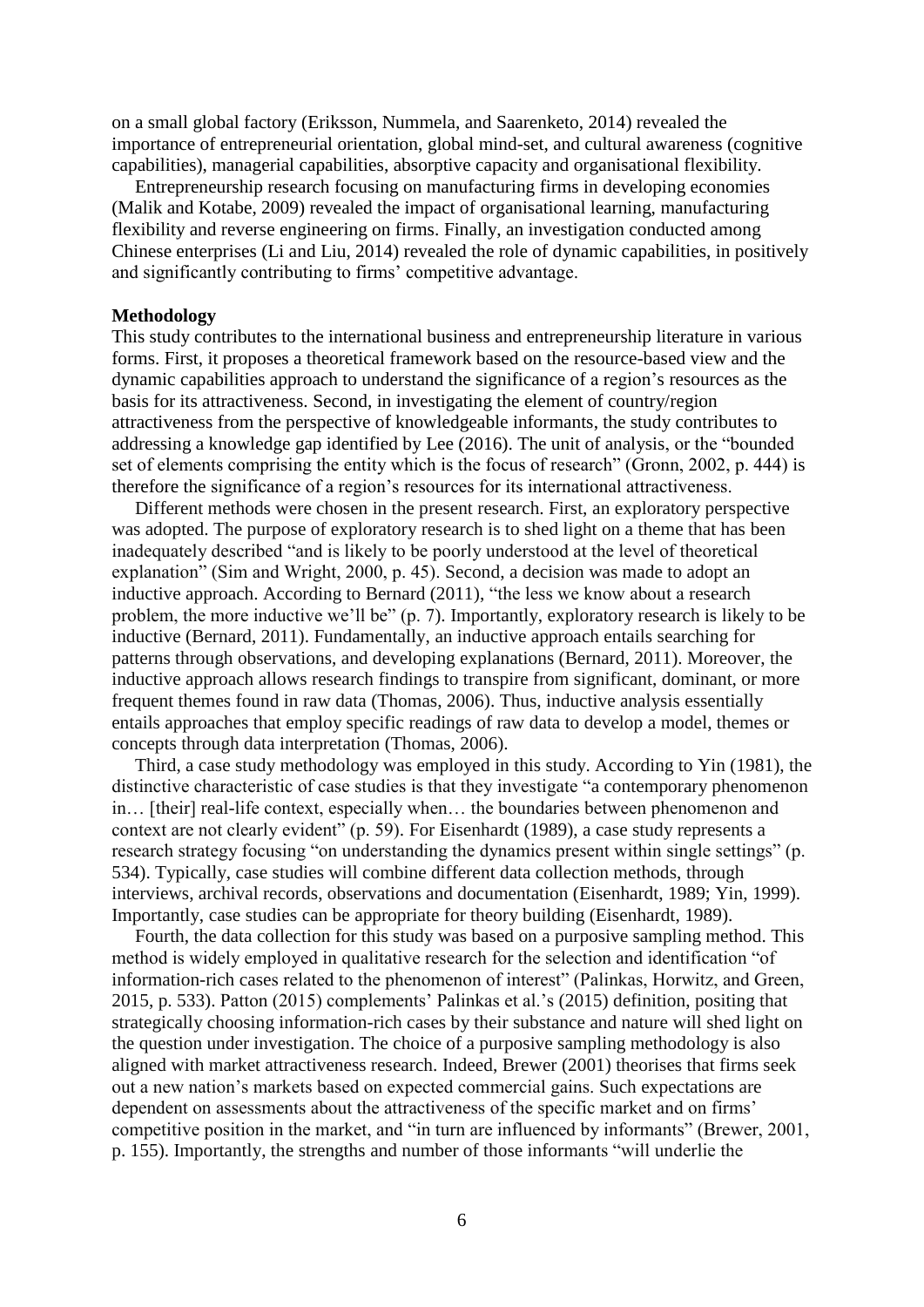probability of a country being identified and assessed as a new market" (Brewer, 2001, p. 155).

 To gather data on region attractiveness, initial contact was established with consulates in Perth, the capital city of Western Australia. The decision to contact these foreign country representatives was based on the links between some of these consulates, and their country's chambers of commerce, and trade offices. These links indicated the potential expertise in international trade among consuls. In June of 2015, 23 consulates, the total available number in Perth, were contacted. The message sent to these organisations explained the objectives of the study and made a formal invitation for consuls to take part in the research project. Shortly after contact, it was found that five consulates were no longer operating. From the remaining 18, nine (50%) responded affirmatively to meet with the research team. Between July 2015 and February 2016, in-depth, face-to-face interviews were carried out with the nine consuls. In four cases, the interviews took place on two different occasions; the average time of each interview was 75 minutes, and all participants agreed to be audio recorded.

 Essentially, the interviews entailed two sections. In the first, participants were asked to provide a brief background of their professional career, and in the second, the following questions were asked:

- Based on your knowledge, how attractive are Western Australia's resources/industries? For instance, apart from the mining industry, what specific Western Australian resources/industries could be attractive internationally?
- To what extent do you consider that such resources/industries can contribute to Western Australia's attractiveness internationally?

 The questions above were designed based upon the pertinent international business literature, specifically, literature discussing a country's commercial attractiveness (e.g., Javalgi, Deligonul, Dixit and Cavusgil, 2011; Kumar, 1994; Lee, 2016; Oshri and Ravishankar, 2014).

 The resulting data were assessed employing qualitative content analysis, a research method, which entails subjective interpretation of text data through a systematic process of identifying and coding patterns or themes (Hsieh and Shannon, 2005). Content analysis was supported through NVivo version 11, a computer assisted qualitative data analysis software (CAQDAS) (Welsh, 2002). Different views exist concerning data saturation, the state when sufficient information is gathered to replicate the study, and when additional coding is not feasible (Fusch and Ness, 2015). Furthermore, there is no agreed method to establish data saturation (Francis et al., 2010). Corbin and Strauss (2015) posit that it is rare that five or six interviews lasting one hour will offer sufficient content to constitute saturation. Earlier research (Guest, Bunce and Johnson, 2006) noticed saturation within the first 12 interviews, and some elements as early as by the sixth interview. In this study, some themes became recurrent by the ninth interview. However, overall, the study aligns with O'Reilly and Parker (2012), who suggest that, instead of sample numbers, the adequacy of samples be determined by the suitability of the data.

## *Demographic characteristics of participants*

All the interviewees had at least one decade of experience in international trade (Table 1). For instance, Participant 1 (P1), has acted as an honorary consul for his government in Pert for various decades, has held previous government posts in trade, and currently co-owns a start up in Western Australia. Participant 1 (P1) has been a trade consultant for numerous years and devotes much of his consular time to provide international trade advice. Similarly, P3,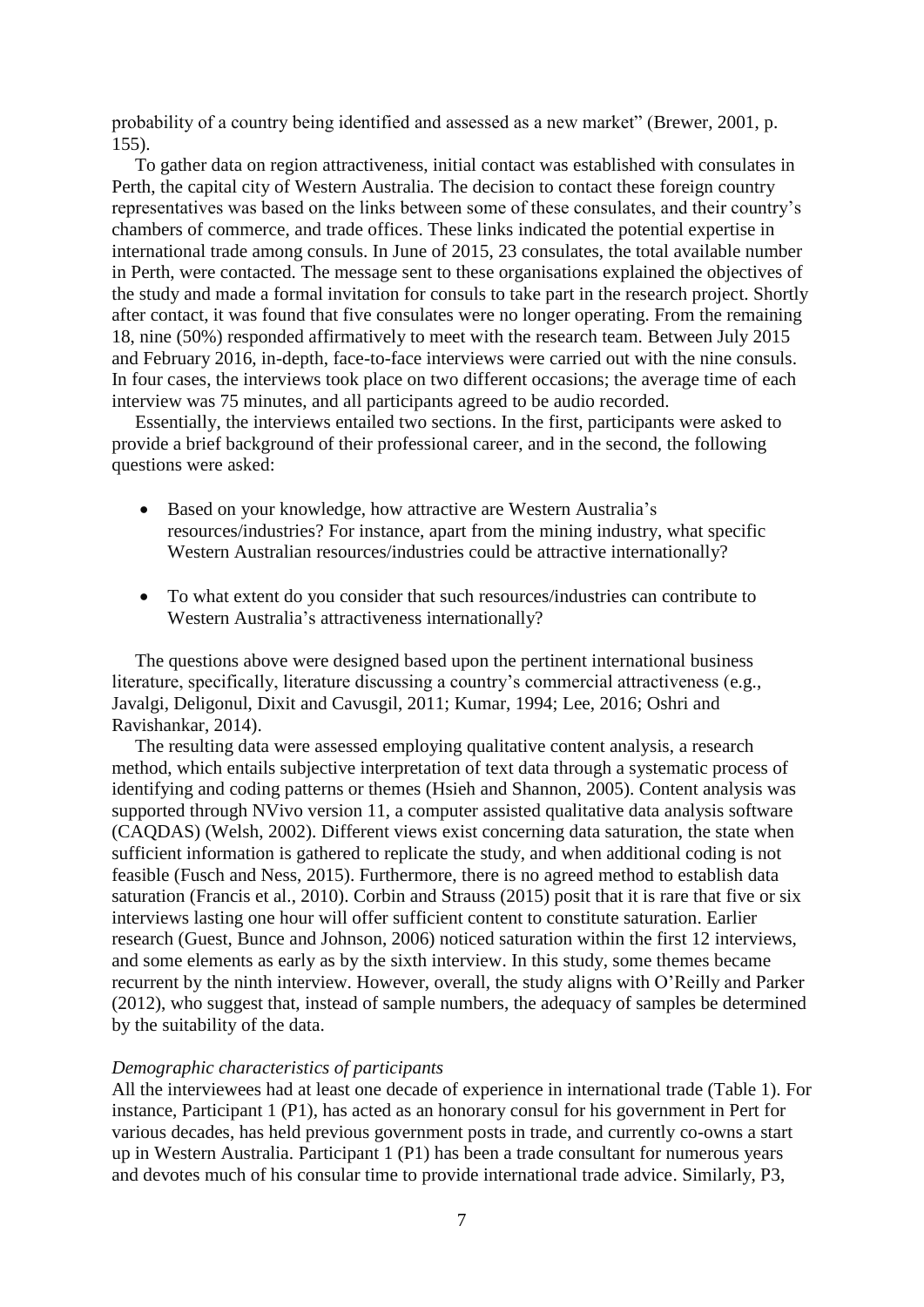P5, P6, and P7 have extensive trade experience with their respective governments. P4 has represented his country in Western Australia for over 20 years, P9 hers for over 10, while P8 had been in Perth for nearly two years, having held consular posts in other Asia Pacific countries previously. Four of the nine participants represented emerging economies, and five countries which belong to the Organisation for Economic Cooperation and Development (OECD).

## Table 1 Here

#### **Results**

*Perceived commercial attractiveness of Western Australia*

The content analysis, which was complemented with CAQDAS identified 13 threads that recurred at least twice (Table 2). Building synergies between Western Australia and another countries was the most prevalent aspect illustrating Western Australia's attractiveness. Furthermore, perceived long term benefits for both Western Australia and other countries was based on common interests and strengths in various industries and fields; as P1EME indicated,*"… the synergies are far more intense than the competition or diversion… The fact that both [country,* Western Australia*] mainly relate on mining and agriculture is one."*

 P4EME perceived the value of expertise, technology, and know-how of Western Australian companies to establish meat and other food processing plants, supply the large internal market (over 100 million inhabitants), and use it as a platform to reach other destinations: *"with 600 million people, Southeast Asia is quite a big market, and [country name] can be used as the gate for countries in the region.*" In other cases (P2ESE, P3ESE, P5ESE, P7ESE, P8ESE), synergies in the form of long standing commercial relationships represented a strong foundation for realising future potential. These synergies were also reinforced through participants' perceptions of Western Australia's and Australia's strength in successfully coping with the impacts of the 2008 global financial crisis, increasing confidence and trust in its economic foundation.

 Education was a second major area perceived to make a significant contribution to Western Australia's international attractiveness. These perceptions aligned with earlier research emphasising the value of Australia's education as an export resource. Indeed, Harmon (2006) reported that Australia has carved a special niche, and is one of the main commercial exporters of higher education services after the United States and the United Kingdom. The large majority of Australian universities have numerous partnership agreements with international institutions, for instance, to deliver courses, in particular in the Asia Pacific region (Harmon, 2006).

 More recently, archival data supporting the key findings of this study suggest the potential of international education as an area of growth for Western Australia. In a report commissioned by The Western Australian Private Education and Training Industry Association (WAPETIA, 2016) provides a scenario analysis illustrating the future potential of education as an exporting industry for Western Australia. This future potential is also based on 2015 data that indicate a record of 50,500 international students enrolled at Western Australia's institutions (WAPETIA, 2016). In comparison to the rest of Australia, Western Australia's figures are significantly modest; such performance identifies a weakness in exploiting the growth of and opportunities in the higher education market (WAPETIA, 2016). Nevertheless, there is significant potential for Western Australia to maximise on its natural endowment, notably, its relative geographic proximity to Asian markets (WAPETIA, 2016).

# Table 2 Here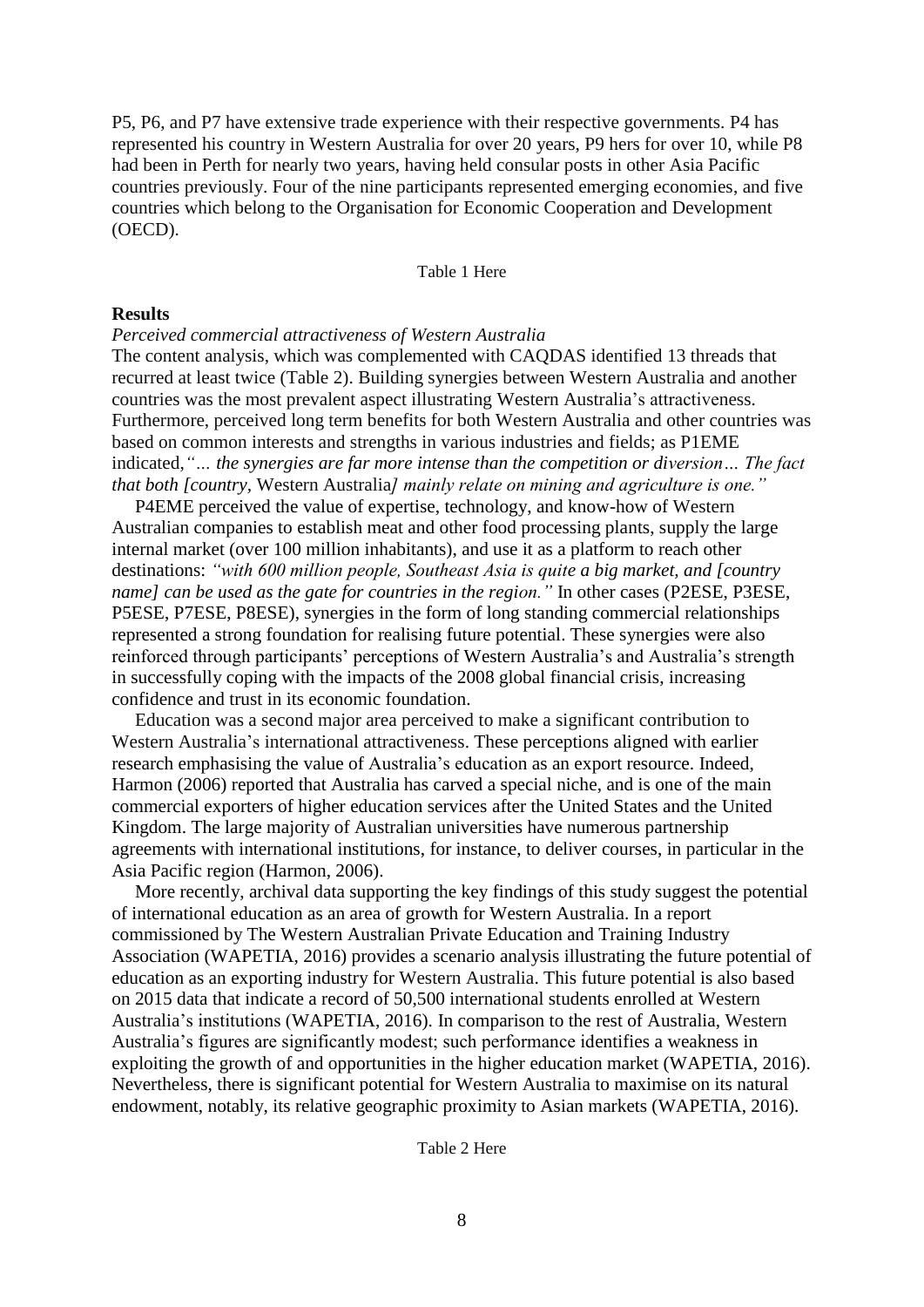Importantly, two of the participants represented emerging markets elsewhere in the world, with a combined 280 million people. P1EME, who had lived for decades in Perth and was in constant contact with his country's government and institutions, underscored such potential:

*…definitely education is in my view the number one, in all levels, from the technical level to academic and post-graduation... [Country name], in the last three years, sent something like a hundred thousand first-year bachelor students abroad… Today [country name] is the number four country in Australia for foreign students…* 

 P3EME also perceived opportunities for Western Australian educational institutions to improve the skills of the workforce in her nation, which has one of the highest growth rates in the continent: *"... a lot of people travel and found that English is becoming very important, and are more interested [to learn English]"* 

 Three areas related to technology were also perceived among the most important elements of Western Australia's attractiveness, notably, Western Australia's potential in research and development (R&D), in technology transfer, and the level of industry expertise within the state. For example, P8ESE explained the different activities undertaken at various Western Australia universities, particularly in medical sciences, innovation, and in cyber security. Some of these universities are actively involved in research with major international companies. Furthermore, P5ESE mentioned the potential for R&D in medical sciences: *"they [nationality] consider Australia is one of the best and biggest providers of new health and medical innovation… also* Western Australia *with a lot of technologies, a lot of exchange of specialists that are flying in…"* 

 As illustrated in various comments, the potential for agriculture/food production overlapped with that of technology transfer, R&D, and industry expertise. Such was the case of P6EME, who acknowledged the potential of industry expertise and R&D in Western Australia's agriculture, not only at local university level, but also within government organisations. Furthermore, technology transfer in the mining industry was perceived as mutually beneficial between Western Australia and other countries (P1EME): *"technology transfer… already happens in mining, and is reciprocal, because… some solutions that [nationality] are finding in different aspects of different minerals we could end up adopting [in* Western Australia*]."* P1EME's point is partly in agreement with Fu, Pietrobelli and Soete (2011), who assert that the benefits obtained from international knowledge transfer depend on the existence of appropriate absorptive capacity levels by local firms or organisations.

 Also important was P2ESE's point concerning the existence of high-end technologies that emerged in Western Australia through the presence of international companies, with clear implications for absorption, usage or even further development, particularly in the mining sector. As indicated (Table 2), five participants stressed the importance of Western Australia's geographic proximity, as well as the strategic advantage of being in a time zone similar to that of major neighbouring economies. At the other end, and while only mentioned by only one respondent, Western Australia's potential for renewable resources highlights an important role the state could play in the future. In fact, P2ESE recognised that *"this [renewable resource development] also offers a lot of opportunities for Western Australian companies to learn and to acquire [country] technology and then to implement it over here."*

 Finally, agriculture and food production, innovation, tourism and infrastructure development, and opportunities for other companies to do business in Western Australia were other ways in which participants felt the state could become internationally attractive.

*Extent to which Western Australia's resources/industries contribute to its attractiveness*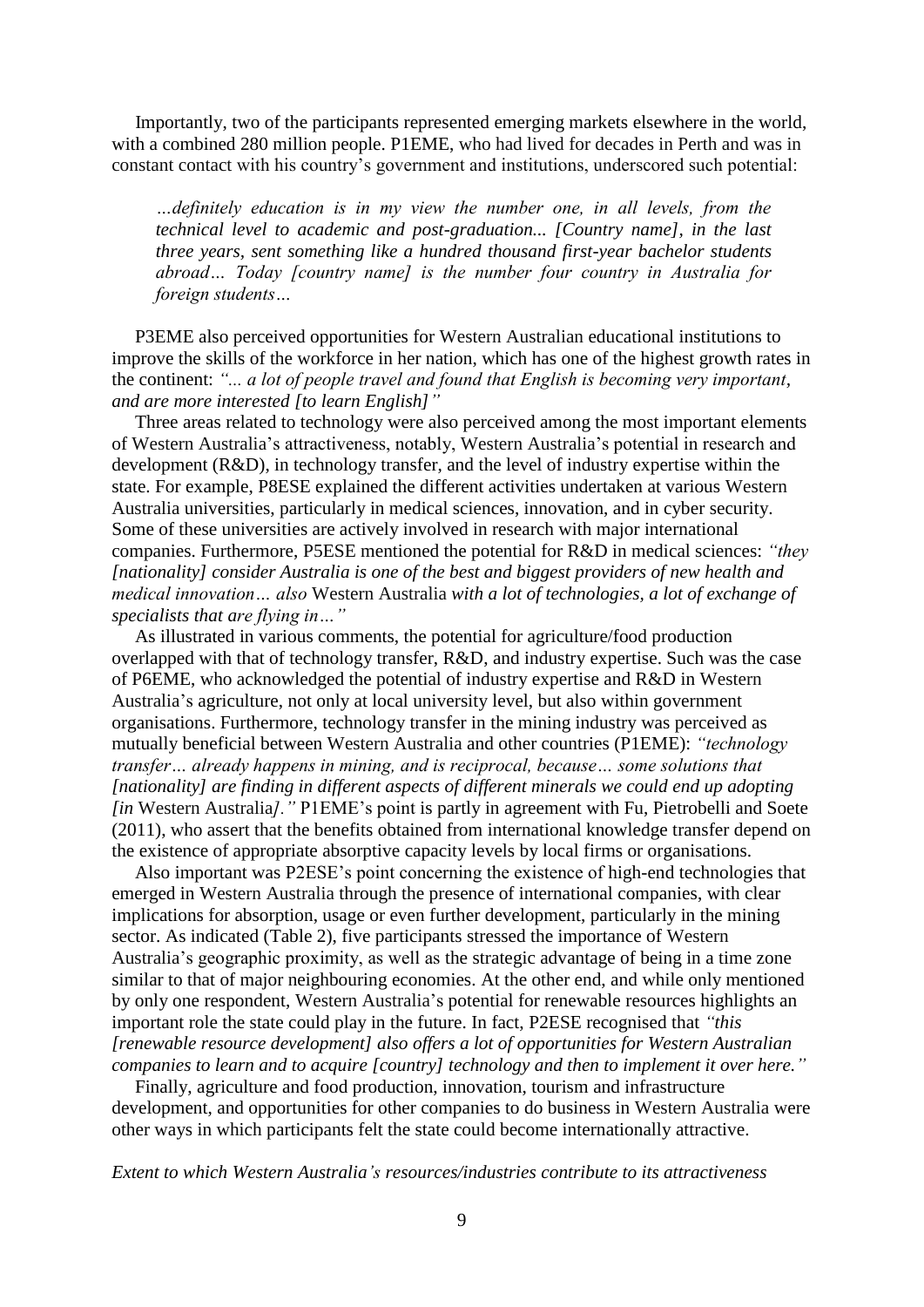The content analysis employed in the research also assisted in identifying the extent to which the different existing resources/industries, either local to Western Australia /Australia, or introduced by international companies, contribute to the state's attractiveness. First, exploiting the benefits of synergies with other countries takes different forms. One such form is by learning and by absorbing knowledge brought by foreign companies operating in the state (P7ESE): "*They [companies] are definitely bringing innovation and… using the expertise they already had… if you want to enter that economic sector in Australia you have to bring something that is not here."* Allowing or encouraging knowledge transfer into the state not only facilitates foreign companies' activities and efficiencies, but it also contributes to the dissemination of new knowledge. Similarly, P2ESE emphasised the crucial importance of foreign technology, notably, in renewable resources, in developing other areas and industries where Western Australia held enormous potential:

*[Participant's country] is probably one of the world leaders in that field and that is because we've got excellent learning institutions… that for the last thirty years have focused on renewable resources… And that opens up opportunities for those companies… [that] do come here for power generation, solar and wind and water [energy], but also for power and energy storage, which is going to be the key issue as we go forward. If you can provide integrated systems that give you the entire energy solution you become independent of the grid…*

 A less energy-dependent state or region could bring much-needed development, allow for the growth of a new industry, and further contribute to Western Australia's attractiveness and competitive advantage as a destination for this type of technologies and industries. According to Ellabban, Abu-Rub, and Blaabjerg (2014), in energy-based economies, electric energy security is crucial. However, because the supply of natural resources (fossil fuels) is becoming limited and carries high costs to acquire, renewable resources have become more attractive (Ellabban et al., 2014). Thus, the potential for renewable energy resources is significant; indeed renewable energy can "exponentially exceed the world's energy demand" (Ellabban et al., 2014, p. 748).

 Concerning education and its international exports, and aligned with Harmon (2006), P1EME reflected on the motives that were contributing to Western Australia's attractiveness and the resulting strong competitive advantage it was gaining:

*The fact that* Western Australia *[has] got such a preference [for country's students] is… mainly because of students going back and reporting their experiences in Australia. And what they speak about* Western Australia *is fantastic. I'm quite well informed of all the good things and the bad things… So that image, back in [country name], specifically of* Western Australia *as part of Australia as a whole, was- and is- very positive.*

 Clearly, mining was acknowledged to be Western Australia's most dominant industry, and expected to continue to be in the foreseeable future. At the same time, the findings also identified opportunities in peripheral areas related to this industry. P3EME, who had strong links to and many years of experience in this industry, revealed the significance of education in the context of this industry and Western Australia: *"Training, I mean skills, is a big part of export to [name of continent]… It is not uncommon for a company to send up-and-coming exploration guys to university here, or on a training course, or have them working in a reallife environment over this side of the world. A lot of them are coming and going… for whatever reasons Australians are very good trainers, they're very good at skills training."*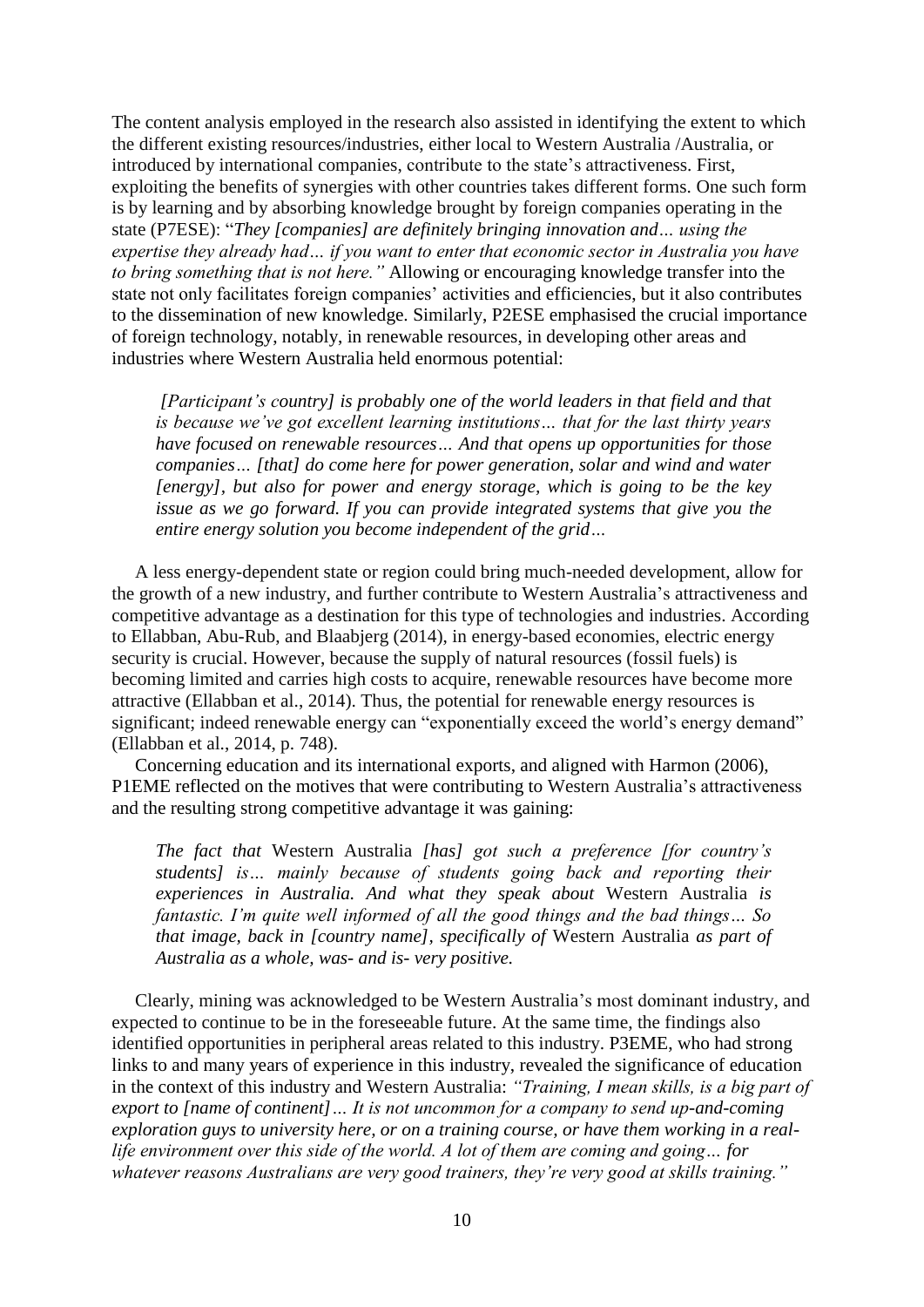This comment also underlines the existence of key resources, for instance, Western Australia's infrastructure, including technology, know-how, reputation and enhanced image as a destination for training and specialisation in mining.

 Education was also highlighted as a tool for Western Australia residents to build key skills and become competitive in the world of business and, in turn, enhance Western Australia's attractiveness in the international business arena. In further emphasising the importance of strong synergies, P2ESE referred to his country's exchange programs for international students, and to the value of studying abroad: *"If you study in [country name] you understand ways of doing business, of doing things. You have an affinity, you know you've got a relationship that goes on for a long time… there is a lot more beyond the cultural; there's also the mutual education and job opportunities."*

 Finally, in terms of technology transfer, P2ESE underlined the magnitude and the implications that introduced foreign technologies could have for Western Australia industries, again, rendering the state more attractive to other businesses and countries:

*The opportunities are both ways. We have lots of opportunities for [nationality] companies here in* Western Australia *in the mining and mining services area, and that is not just the heavy equipment, but that's a lot in the technology that is involved, the crushing technology, and the automation technology for shiploading, and for mine automation; there's a lot of [nationality] companies that are involved in that. It's the sort of higher end of the technology where [nationality] companies get involved, people like [global company name] and so on over here, and their Head Office is in* Western Australia*, not in the eastern states. So that tells you that* Western Australia *is actually their focal point in Australia and that's where most of the action is…*

As illustrated in the comments above, there was strong recognition of the current and future significance of the mining industry as the state's economic thriving force. Clearly, Western Australia has a long and strong tradition in the minerals industry. For example, the significance of gold fields in the  $19<sup>th</sup>$  century has been documented in earlier research (Blainey, 1970), including the socioeconomic changes resulting from gold rushes, including their impacts on agricultural production (Anderson, 2017). Gold continues to make a strong economic contribution, though liquefied natural gas, and especially iron ore are today dominant commodities within the mining/petroleum industry (DFAT, 2017). Importantly, the significance of the mining industry was also interpreted in the context of potential opportunities to diversify, including the potential for firms to tap into product or service subsectors related to mining. Furthermore, while mining's dominance is undisputable, there is a tendency of growth in other industries, including services exports (travel), tourism from international visitors (Government of Western Australia, 2017), and agriculture. These linkages, together with the considerations of various existing or nascent industries that enhance Western Australia's attractiveness (Table 2), are conceptualised in Figure 1.

Figure 1 Here

#### **Discussion**

## *The applicability of the proposed framework*

The findings, which are based on the perceptions of nine country representatives experienced in international trade and relations, provide the foundation of the proposed conceptualisation to enable the understanding of country/region attractiveness based on the resource-based view and the dynamic capabilities approach (Figure 2). The recent economic uncertainty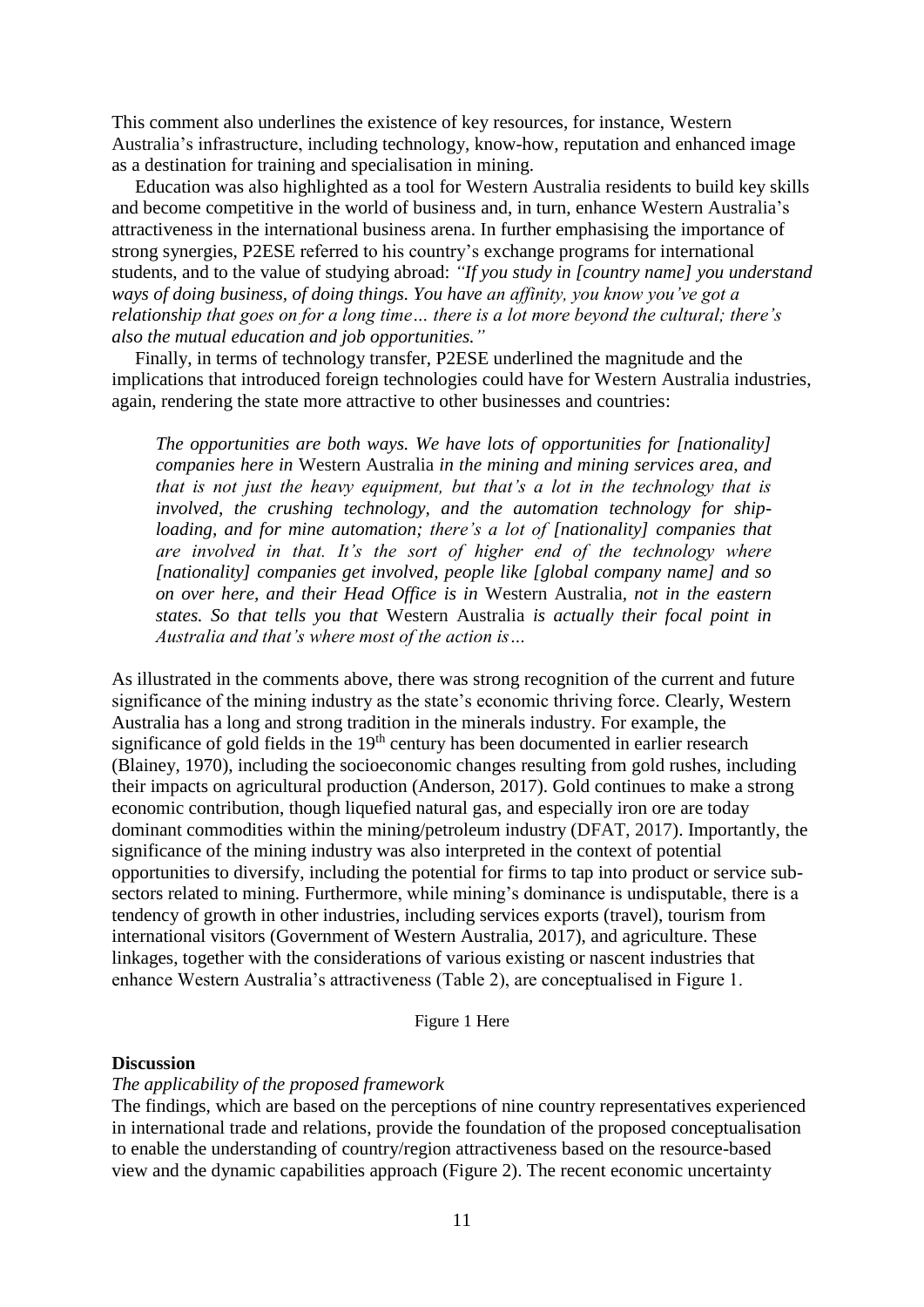underlines Western Australia's limitations in depending significantly on the natural resource industry (Tonts et al., 2013) that today is experiencing a downturn due to external pressures (Government of Western Australia, 2017; Lenzen et al., 2017). Overall, the findings identify areas in which Western Australia could further excel and gain international attractiveness; at the same time, they underscore the value of various diversification alternatives. The academic literature explicitly discusses the links between the resource-based view and diversification. For instance, Mahoney and Pandian (1992) suggested the value of the resource-based view in providing "a theoretical rationale for predicting superior performance for certain categories of related diversification" (p. 365).

## *Resource-based view*

As shown in Table 2, the attractiveness of Western Australia first emanates in the form of synergies developed between regional institutions and companies with other countries. Specifically, these synergies manifested themselves through knowledge exchange (P1EME, P5ESE), infrastructure, business development and expertise (P4EME), innovation and existing strong commercial and political ties (P8ESE), or through project development (P2ESE). In other cases, synergies took the form of increasing commercial exchanges and presence of foreign firms and organisations (P2ESE, P3ESE, P7ESE). As with diversification, the establishment of synergies and alliances is strongly related to the resource-based view, notably, as a source of differentiation and therefore competitiveness. Indeed, Lavie (2006) uses the term 'complementary alliance' to describe firms seeking to achieve synergies by considering "distinct resources that are difficult to accumulate in combination by any given firm" (p. 644).

 Second, the potential for exporting education, either delivering it overseas or attracting students to Western Australia to attend educational institutions or be trained in an industry reveals significant diversification potential and international attractiveness. The fact that Australia has excelled in this industry (Harmon, 2006) for a number of years demonstrate a high level of positioning, reputation, and achievement in market share. The identified potential among some participants (P1EME1, P9EME) of international education to markets other than the Asia Pacific region, or training individuals for mining and other trades (P6EME) further illustrate Western Australia's strength and attractiveness.

 Both building synergies and a successful educational industry (exports) align with the tenets of the resource-based view, particularly in terms of valuable and rare resources that, together, represent imperfect imitability, and therefore competitive advantage (Barney, 1991). This characteristic can be broken down further into unique historic conditions, whereby would-be competitors lack space and time-dependent resources, preventing them from acquiring these (Barney, 1991) in the medium or long-term. Moreover, in the case of synergies, building commercial relationships and trust would demand significant investments of resources, particularly time to strengthen or increase such relationships. Similarly, concerning education, developing, testing, and auditing quality standards, as well as achieving performance consistency and reputation would require significant time and continuous effort. Thus, synergies and education could be considered imperfectly imitable resources contributing to Western Australia's competitive advantage.

 Third, R&D, industry expertise and capabilities, and technology transfer were found to be critical ways to increase Western Australia's international reputation and attractiveness. Arguably, Western Australia's existing economic climate, with a solid existing infrastructure, supports and contributes to a continuous flow of knowledge, enhancing the potential of this state internationally. At the same time, this continuously strengthening positioning and development is very difficult for other regions or nations to successfully compete. One illustration was P2ESE's comment concerning technology transfer and the importance of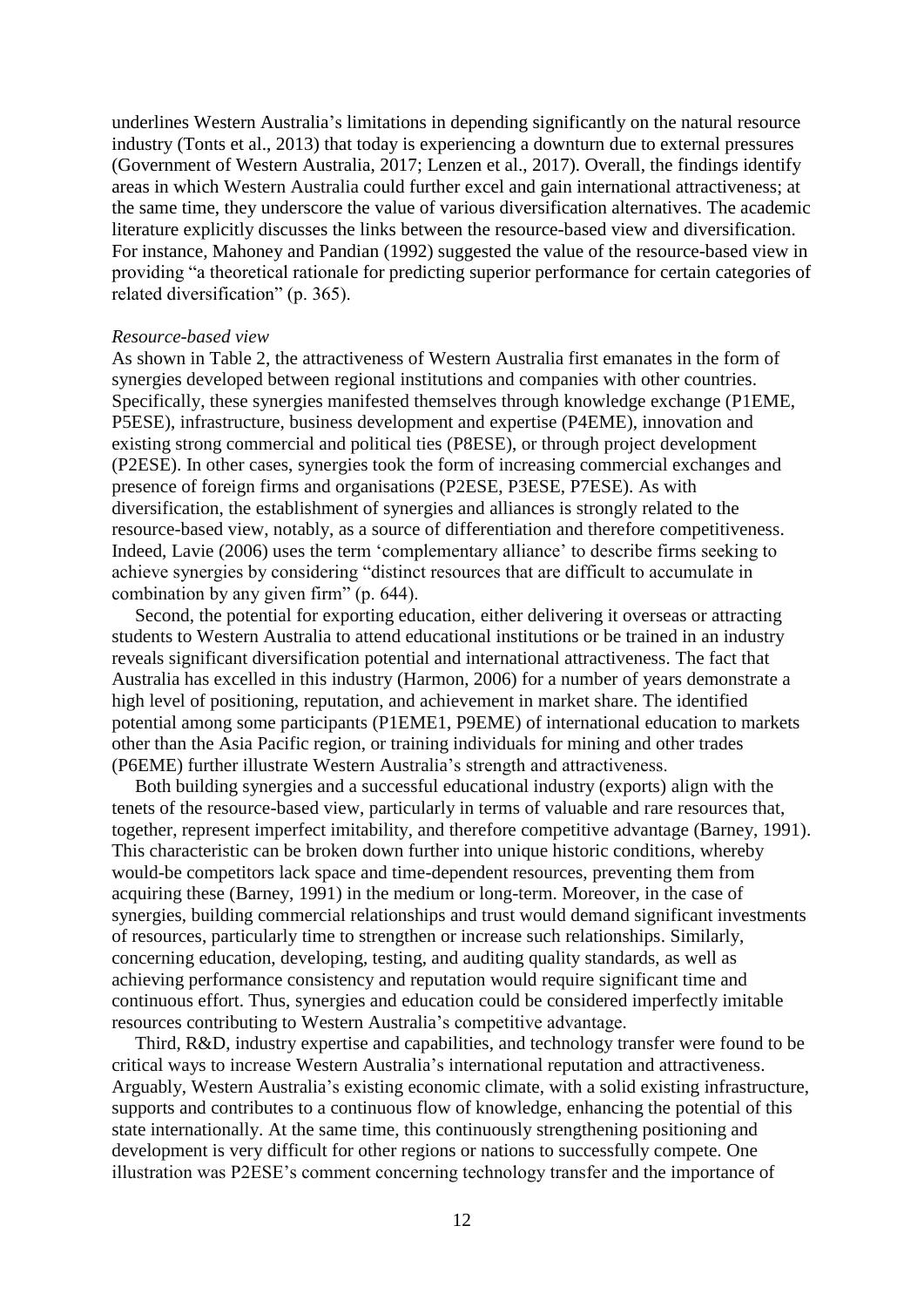Western Australia as a focal point. Thus, these findings also align with the tenets of the resource-based view.

Figure 2 Here

#### *Dynamic capabilities approach*

The different forms of regional attractiveness revealed in this study underscore the importance of specific competences to respond and adapt to changing environments, and suggest the links between the findings and the dynamic capabilities approach (Teece et al., 1997). Indeed, aligned with various authors (Helfat et al., 2009; Helfat and Winter, 2011), these ways of enhancing the state's attractiveness suggest that, the ability of firms, coupled with an existing socioeconomic infrastructure, can encourage the extension, modification, or even creation of Western Australia's resource base.

 Moreover, the perceptions of Western Australia's potential concerning R&D, industry expertise and capabilities, and technology transfer align with Katkalo, Pitelis and Teece (2010), in that dynamic capabilities "are commonly rooted in creative managerial and entrepreneurial acts" (p. 1178). These capabilities reflect the degree and speed in which resources "can be aligned and realigned" (Katkalo et al., 2010, p. 1178), and match requirements or opportunities in the business environment. Furthermore, the potential development of Western Australia's renewable resource capabilities (P2ESE), or the acquisition of knowledge and expertise through the presence of foreign firms (P7ESE) could augment the quality of expertise among local/domestic firm personnel and management. Given the significance of securing renewable energy sources in light of cost issues (Ellabban et al., 2014), this aspect could be vital for the future of many of Western Australia's industries, and, as an exporting state, even for its international attractiveness.

 Finally, Western Australia's geographic proximity to other large regional markets complements the different aspects related to its attractiveness identified above, and differentiates the region from other potential competing countries or regions. Thus, this attribute is also aligned with the resource-based ideology.

 Together, the combination of resources revealed in this study is suggested as a key contributor to Western Australia's competitive and sustained competitive advantage, further enhancing the state's attractiveness by exploiting existing or new opportunities, and by building capabilities to respond to changing environments (Teece et al., 1997). These strengths are then manifested in the continuous socioeconomic development of the state, with spillovers for the rest of the nation.

## **Conclusions**

This exploratory study contributed to the theoretical and empirical resource-based view and dynamic capabilities approach literature in international business and entrepreneurship, and proposed a conceptual framework to increase the understanding of regional attractiveness. Contemporary research (Lee, 2016; Oshri and Ravishankar, 2014) identifies that limited research has been conducted on the country attractiveness dimension. Thus, the study also addresses an existing knowledge gap by examining perceptions of Western Australia's attractiveness from a group of nine consuls with extensive trade and country representation experience. The findings underscore the value of various resources in helping Western Australia's economy to diversify and become less dependent on its primary industry (mining). These resources included synergies between Western Australia and other nations, and the potential for international education exports to increase in significance. Importantly, participants also perceived significant potential in R&D, industry expertise and capabilities, and technology transfer; at the other, Western Australia's potential for development of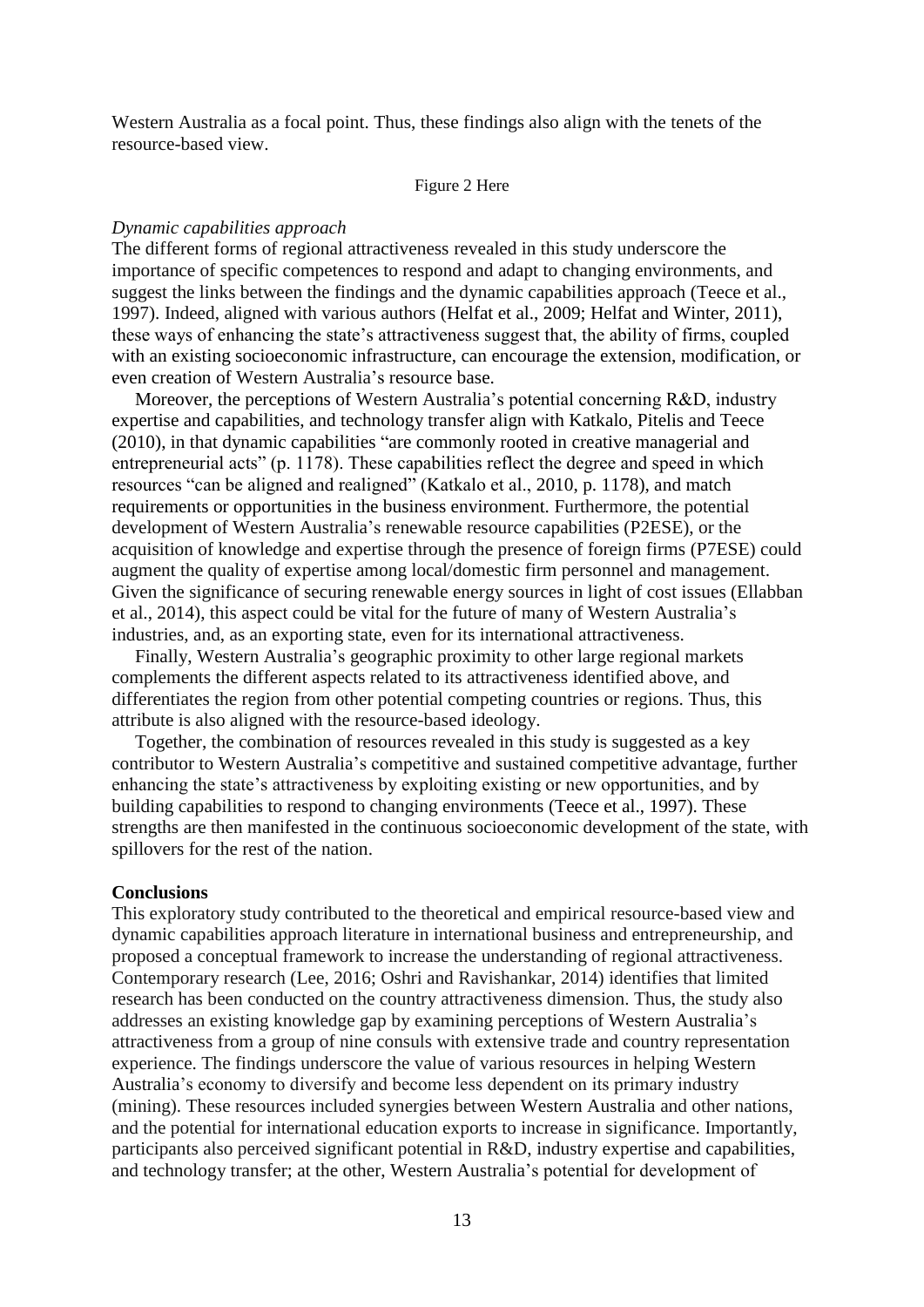renewable energy sources was only mentioned by one participant. However, this and the above areas highlight the strategic importance in developing alternative capabilities to adapt and respond to an increasingly competitive business environments, and to continue contributing to the region's international attractiveness and competitive advantage.

## *Implications*

The findings demonstrate the importance for a region largely dependent on one predominant natural resource-based industry to develop other types of capabilities, diversifying and enhance its international image while seeking to achieve competitive advantage. As illustrated, the main form of attractiveness is represented through the current development of synergies. These synergies, which are illustrated by the establishment of collaborative relationships between Western Australia and foreign organisations (e.g., universities and companies) facilitate knowledge absorption, R&D and technology development, or, more recently, provide opportunities for developing renewable resources.

 In turn, the above end results from synergy development become valuable and rare resources that can contribute to Western Australia's future attractiveness and competitive advantage. A second form of diversification, as is the case of education, also represents valuable and rare resources and could be exploited in a variety of forms. The results from the primary data collection alongside archival research posit similar value and importance placed on education. Indeed, organisations could exploit the reputation of Western Australia's dominant mining industry to offer training and skill-building experiences, or providing regional and international English or university education. Arguably, these forms of attractiveness are imperfectly imitable and therefore constitute sources of competitive/sustained competitive advantage.

 Concerning theoretical implications, the proposed framework (Figure 2) allowed for a deeper understanding of a region's resources and dynamic capabilities as precursors and pillars of commercial potential, attractiveness, and competitive advantage. Notably, the resource-based view was relevant in identifying those resources that render or could render Western Australia into a more commercially and internationally attractive region. The framework suggests that these resources constitute the foundation over which dynamic capabilities rest.

 In addition, dynamic capabilities represent those processes that employ resources to generate market changes (Eisenhardt and Martin (2000), and, in the case of Western Australia, capacities that enable it to extend, create or modify its resource base (Helfat et al., 2009). These capacities included the development of R&D, industry expertise, and technology transfer, which, together with the development of renewable energy resources, will allow the state to respond to changing environments (Teece et al., 1997) and enhance its competitive/sustained competitive advantage. Thus, based on the evidence of the framework's applicability in this study, there is value in applying the framework in guiding other research activities that focus on the links between the resource-based view, the dynamic capabilities approach, and a country's or region's attractiveness.

#### *Limitations and future research*

One of the limitations of the present study is that it is primarily based on the viewpoints of one group of experts. Furthermore, while these viewpoints provided valuable information regarding Western Australia's attractiveness, future research could gather the views of other groups that could equally have relevance, including managers/owners of foreign companies operating in Western Australia, or other entities operating in Western Australia (e.g., chambers of commerce). The experiences of these informants could highlight opportunities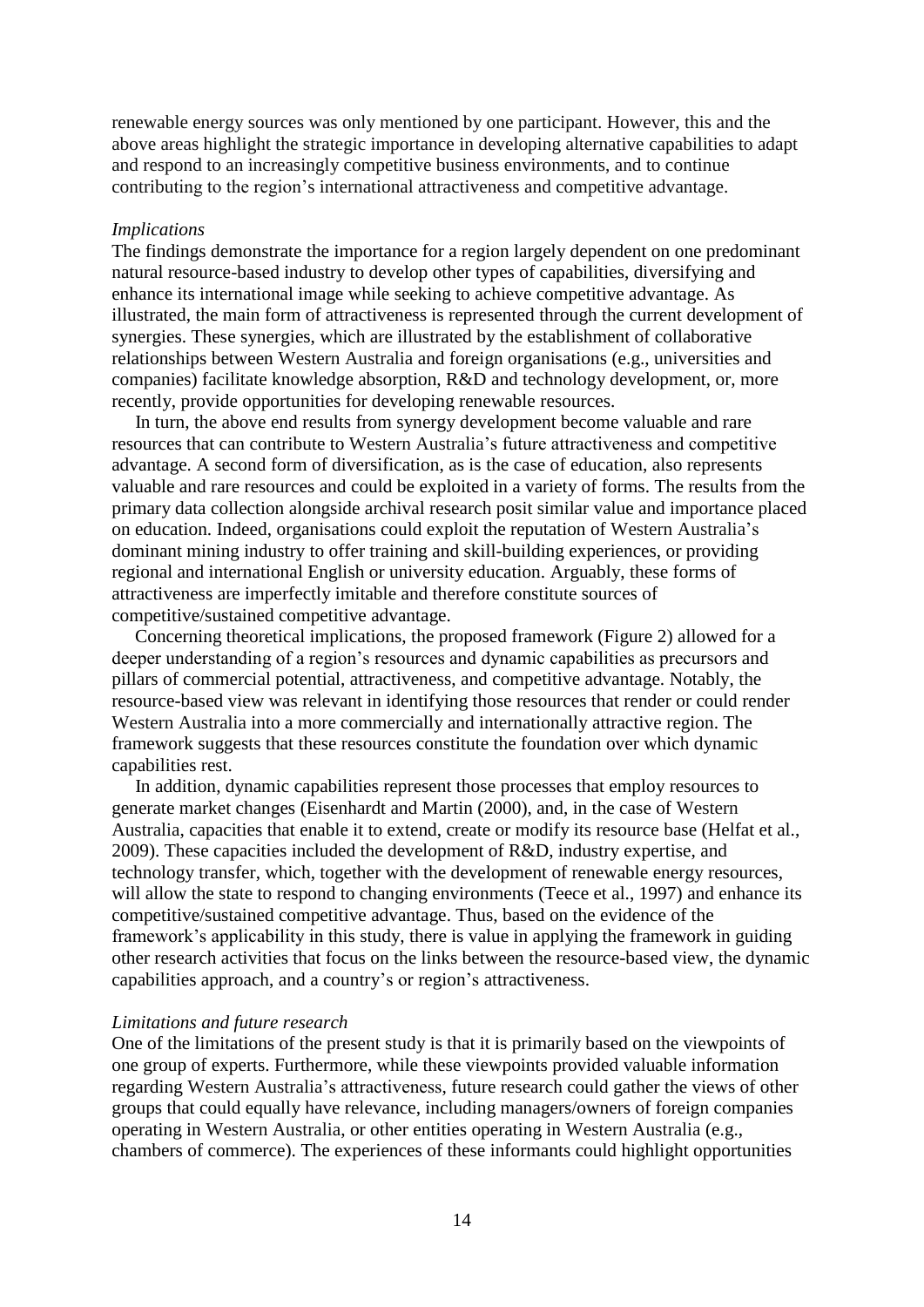and challenges, and overall contribute to a more in-depth analysis of Western Australia's attractiveness.

 Moreover, this form of research could also identify other resources and dynamic capabilities, and be useful in theory building (resource-based view, dynamic capabilities approach). In addition, although all participants represented different nations, future research could make comparisons between consuls or chambers of commerce operating in Western Australia against those based in their countries of origin. Focusing on comparative analyses will contribute to identifying commonalities and differences in perceptions, which in turn can identify further opportunities or challenges in enhancing Western Australia's attractiveness internationally.

 The further testing of the proposed framework (Figure 2) in similar future research endeavours could help corroborate its applicability to study country/region attractiveness, and contribute to its further development or extension. Such line of research is imperative, particularly as numerous firms, and regional economies are confronted with continues change and the need to adapt to a changing and dynamic business environment (Helfat and Winter, 2011; Li and Liu, 2014). The theoretical development of studies examining country/state attractiveness could serve different purposes. Indeed, theoretical development could enhance the understanding of a country/region's resources and dynamic capabilities, while at the same time provide insightful information to firms/organisations, chambers of commerce, and country governments regarding the available opportunities in an increasingly globalised world economy.

# **References**

- Anderson K (2017) Mining's impact on the competitiveness of other sectors in a resourcerich economy: Australia since the 1840s. *Mineral Economics*, forthcoming.
- Augier M and Teece, DJ (2009) Dynamic capabilities and the role of managers in business strategy and economic performance. *Organization Science 20*(2): 410-421.
- Barney JB (1991) Firm resources and sustained competitive advantage. *Journal of Management 17*(1): 99-120.
- Barney, JB (1986). Organizational culture: Can it be a source of sustained competitive advantage? *Academy of Management Review 11*(3), 656-665.
- Barney J Wright M and Ketchen Jr DJ (2001) The resource-based view of the firm: Ten years after 1991. *Journal of Management 27*(6): 625-641.
- Barney JB Ketchen Jr DJ and Wright M (2011) The future of resource-based theory: revitalization or decline? *Journal of Management 37*(5): 1299-1315.
- Barreto I (2010) Dynamic capabilities: A review of past research and an agenda for the future. *Journal of Management 36*(1): 256-280.
- Bernard HR (2011) Research methods in anthropology Qualitative and quantitative approaches (5<sup>th</sup> ed.). Plymouth, UK: Rowman Altamira Press.
- Blainey G (1970) A theory of mineral discovery: Australia in the nineteenth century. *The Economic History Review 23*(2): 298-313.
- Blumentritt T P (2003) Foreign subsidiaries' government affairs activities: The influence of managers and resources. *Business and Society 42*(2): 202-233.
- Brewer P (2001) International market selection: developing a model from Australian case studies. *International Business Review 10*(2): 155-174.
- Corbin J and Strauss A (2015) Basic of qualitative research ( $4<sup>th</sup>$  ed.). Thousand Oaks, CA: Sage.
- Department of Mines and Petroleum (2017) Annual Report 2016-2017. Available at: [http://www.dmp.wa.gov.au/Documents/About-Us-Careers/AnnualReport\\_2016-](http://www.dmp.wa.gov.au/Documents/About-Us-Careers/AnnualReport_2016-2017.pdf) [2017.pdf](http://www.dmp.wa.gov.au/Documents/About-Us-Careers/AnnualReport_2016-2017.pdf)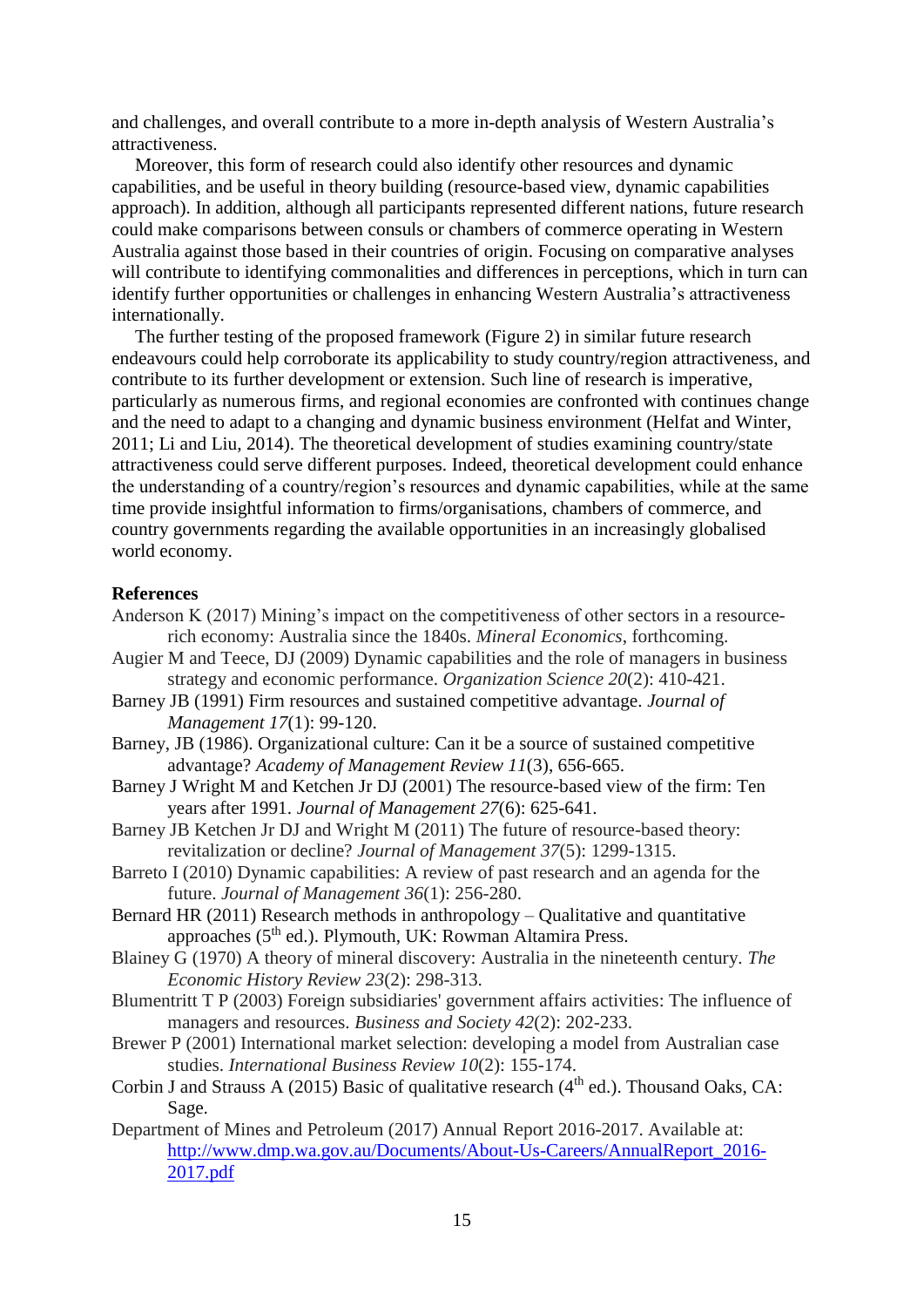- Department of Mines and Petroleum (2016) Annual Report 2015-2016. Available at: [http://www.dmp.wa.gov.au/Documents/About-Us-Careers/AnnualReport\\_2015-](http://www.dmp.wa.gov.au/Documents/About-Us-Careers/AnnualReport_2015-16.pdf) [16.pdf](http://www.dmp.wa.gov.au/Documents/About-Us-Careers/AnnualReport_2015-16.pdf)
- Department of Treasury (2014) The structure of the Western Australian economy. Available at:

[https://www.treasury.wa.gov.au/uploadedFiles/\\_Treasury/Publications/2014\\_Structur](https://www.treasury.wa.gov.au/uploadedFiles/_Treasury/Publications/2014_Structure_of_the_Economy.pdf) [e\\_of\\_the\\_Economy.pdf](https://www.treasury.wa.gov.au/uploadedFiles/_Treasury/Publications/2014_Structure_of_the_Economy.pdf)

- DFAT (2017) Western Australia Recent economic indicators. Available at: <https://dfat.gov.au/trade/resources/Documents/wa.pdf>
- DPIRD (2017) Western Australia's agriculture and food sector. Available at: <https://www.agric.wa.gov.au/western-australias-agriculture-and-food-sector>
- Duarte Alonso A (2017) Exploring a developing tourism industry: a resource-based view approach. *Tourism Recreation Research 42*(1): 45-58.
- Eisenhardt KM and Martin JA (2000) Dynamic capabilities: What are they? *Strategic Management Journal 21*(10/11): 1105-1121.
- Eisenhardt KM (1989) Building theories from case study research. *The Academy of Management Review 14*(4): 532-550.
- Ellabban O Abu-Rub H and Blaabjerg F (2014) Renewable energy resources: Current status, future prospects and their enabling technology. *Renewable and Sustainable Energy Reviews 39:* 748-764.
- Eriksson T Nummela N and Saarenketo S (2014) Dynamic capability in a small global factory. *International Business Review 23*(1): 169-180.
- Francis JJ Johnston M Robertson C Glidewell L Entwistle V Eccles MP and Grimshaw JM (2010) What is an adequate sample size? Operationalising data saturation for theorybased interview studies. *Psychology and Health 25*(10): 1229-1245.
- Fu X Pietrobelli C and Soete L (2011) The role of foreign technology and indigenous innovation in the emerging economies: technological change and catching-up. *World Development 39*(7): 1204-1212.
- Fusch PI and Ness LR (2015) Are we there yet? Data saturation in qualitative research. *The Qualitative Report 20*(9): 1408-1416.
- Government of Western Australia (2017) Western Australia economic profile. Available at: [http://www.jtsi.wa.gov.au/docs/default-source/default-document-library/wa](http://www.jtsi.wa.gov.au/docs/default-source/default-document-library/wa-economic-profile-09179f550fa57ba2628e86e4ff0000981137.pdf?sfvrsn=4)[economic-profile-09179f550fa57ba2628e86e4ff0000981137.pdf?sfvrsn=4](http://www.jtsi.wa.gov.au/docs/default-source/default-document-library/wa-economic-profile-09179f550fa57ba2628e86e4ff0000981137.pdf?sfvrsn=4)
- Gronn P (2002) Distributed leadership as a unit of analysis. *The Leadership Quarterly 13*(4): 423-451.
- Guest G Bunce A and Johnson L (2006) How many interviews are enough? An experiment with data saturation and variability. *Field Methods 18*(1): 59-82.
- Harmon G (2006) Australia as an higher education exporter. *International Higher Education 42:* 14–16.
- Helfat CE and Winter SG (2011) Untangling dynamic and operational capabilities: Strategy for the (N) ever‐changing world. *Strategic Management Journal 32*(11): 1243-1250.
- Helfat CE Finkelstein S Mitchell W Peteraf M Singh H Teece D and Winter SG (2009) *Dynamic capabilities: Understanding strategic change in organizations*. Malden, MA: John Wiley & Sons.
- Hsieh HF Shannon SE (2005) Three approaches to qualitative content analysis. *Qualitative Health Research 15*(9): 1277-1288.
- Javalgi RRG and Grossman DA (2014) Firm resources and host‐country factors impacting internationalization of knowledge‐intensive service firms. *Thunderbird International Business Review 56*(3): 285-300.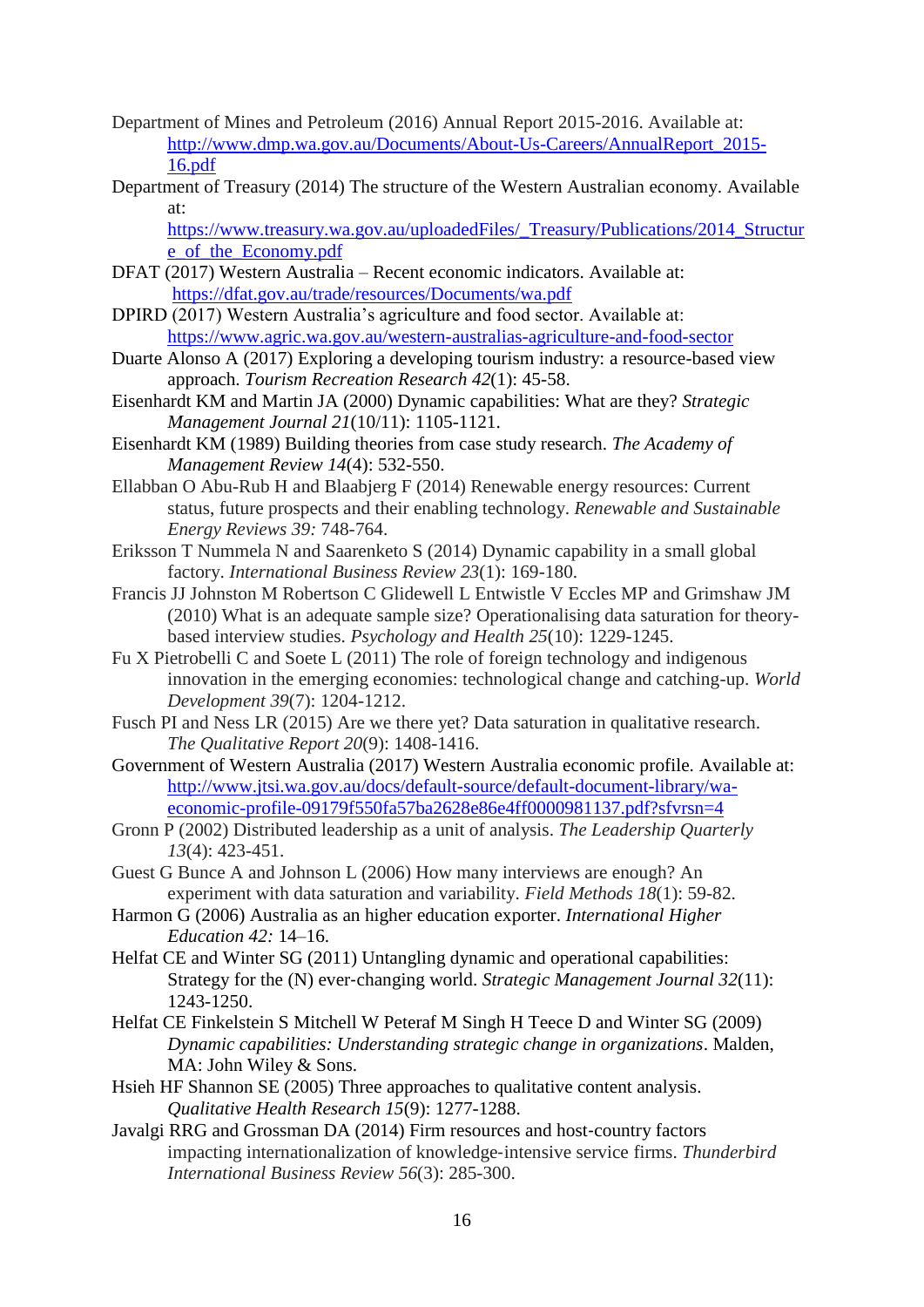Javalgi RRG Deligonul S Dixit A and Cavusgil ST (2011) International market re-entry: A review and research framework. *International Business Review 20*(4): 377-393.

- Katkalo, VS Pitelis CN and Teece DJ (2010) Introduction: On the nature and scope of dynamic capabilities. *Industrial and Corporate Change 19*(4): 1175-1186.
- Kindström D Kowalkowski C and Sandberg E (2013) Enabling service innovation: A dynamic capabilities approach. *Journal of Business Research 66*(8): 1063-1073.
- Klein B and Leffler K (1981) The role of price in guaranteeing quality. *Journal of Political Economy* 89(4): 615-641.
- Kumar N (1994) Determinants of export orientation of foreign production by US multinationals: An inter-country analysis. *Journal of International Business Studies 25*(1): 141-156.
- Lavie D (2006) The competitive advantage of interconnected firms: An extension of the resource-based view. *Academy of Management Review 31*(3): 638-658.
- Lawrie M Tonts M and Plummer P (2011) Boomtowns, resource dependence and socioeconomic well-being. *Australian Geographer 42*(2): 139-164.
- Lee KH (2016) The conceptualization of country attractiveness: a review of research. *International Review of Administrative Sciences 82*(4): 807-826.
- Lenzen M Geschke A Malik A Fry J Lane J Wiedmann T Kenway S Hoang K and Cadogan-Cowper A (2017) New multi-regional input–output databases for Australia– enabling timely and flexible regional analysis. *Economic Systems Research 29*(2): 275-295.
- Li DY and Liu J (2014) Dynamic capabilities, environmental dynamism, and competitive advantage: Evidence from China. *Journal of Business Research 67*(1): 2793-2799.
- Lin Y and Wu LY (2014) Exploring the role of dynamic capabilities in firm performance under the resource-based view framework. *Journal of Business Research 67*(3): 407- 413.
- Mahoney JT and Pandian JR (1992) The resource-based view within the conversation of strategic management. *Strategic Management Journal 13*(5): 363-380.
- Malik OR and Kotabe M (2009) Dynamic capabilities, government policies, and performance in firms from emerging economies: Evidence from India and Pakistan. *Journal of Management Studies 46*(3): 421-450.
- Maxwell P (2017) The end of the mining boom? A Western Australian perspective. *Mineral Economics*, forthcoming.
- Oshri I and Ravishankar MN (2014) On the attractiveness of the UK for outsourcing services. *Strategic Outsourcing: An International Journal 7*(1): 18-46.
- O'Reilly M and Parker N (2013) 'Unsatisfactory Saturation': a critical exploration of the notion of saturated sample sizes in qualitative research. *Qualitative Research 13*(2): 190-197.
- Palinkas LA Horwitz SM Green CA Wisdom JP Duan N and Hoagwood K (2015) Purposeful sampling for qualitative data collection and analysis in mixed method implementation research. *Administration and Policy in Mental Health and Mental Health Services Research 42*(5): 533-544.
- Patton MQ (2015) Qualitative research and evaluation methods ( $4<sup>th</sup>$  ed.). Thousand Oaks, CA: Sage Publications Inc.
- Peteraf MA (1993) The cornerstones of competitive advantage: A resource-based view. *Strategic Management Journal 14*(3), 179-191.
- Porter M (1980). Competitive strategy. New York: Free Press.
- Sim J and Wright C (2000). Research in health care Concepts, designs and methods. Cheltenham, UK: Stanley Thomes (Publishers) Ltd.
- Katkalo VS Pitelis CN and Teece DJ (2010) Introduction: On the nature and scope of